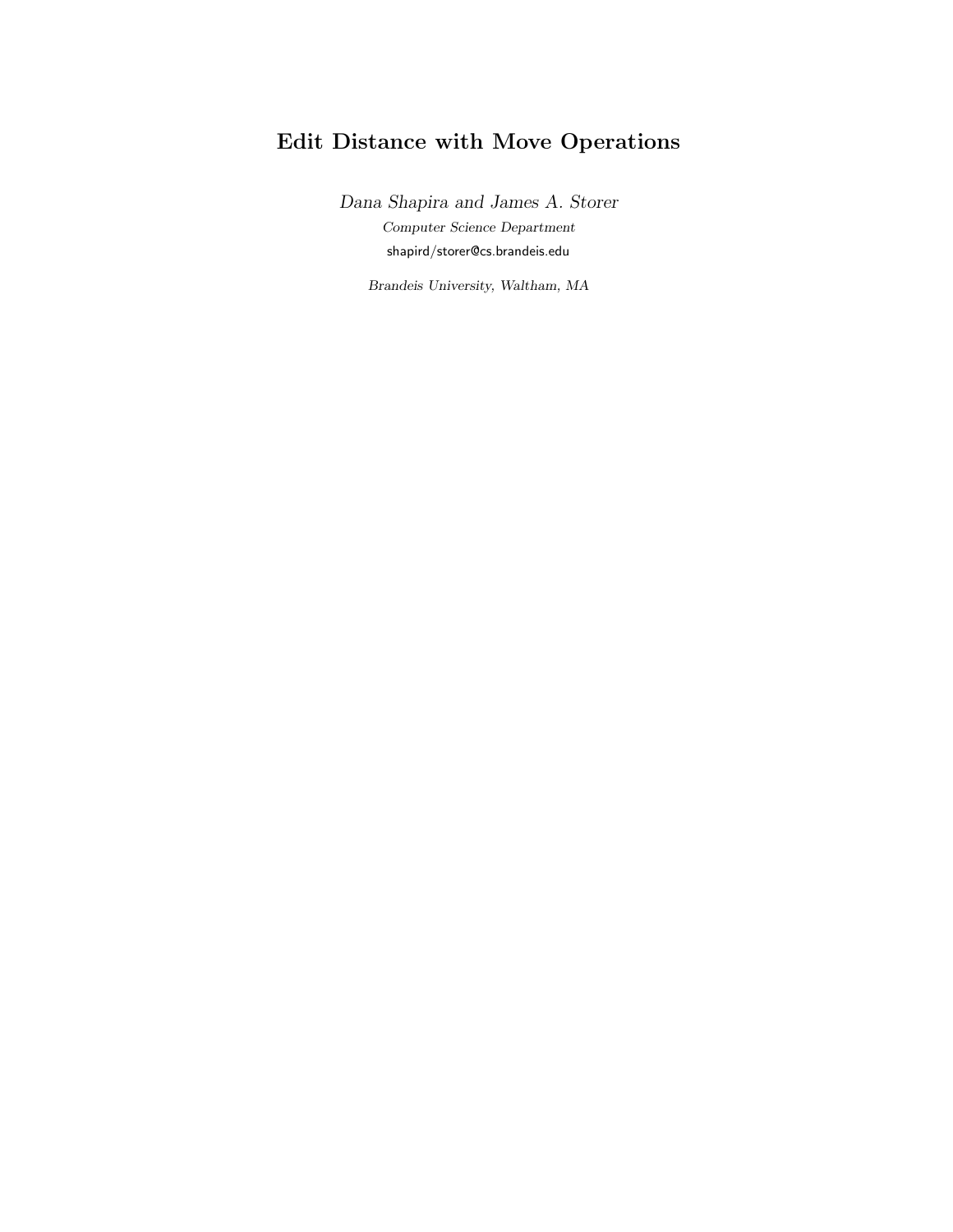Abstract. The traditional edit-distance problem is to find the minimum number of insert-character and delete-character (and sometimes change character) operations required to transform one string into another. Here we consider the more general problem of a string represented by a singly linked list (one character per node) and being able to apply these operations to the pointer associated with a vertex as well as the character associated with the vertex. That is, in  $O(1)$  time, not only can characters be inserted or deleted, but substrings can be moved or deleted. We limit our attention to the ability to move substrings and leave substring deletions for future research. Note that  $O(1)$  time substring move operation implies  $O(1)$  substring exchange operation as well, a form of transformation that has been of interest in molecular biology. We show that this problem is NP-complete, and that a "recursive" sequence of moves can be simulated with at most a constant factor increase by a non-recursive sequence. Although a greedy algorithm is known to have poor (a polynomial factor) worst case performance, we present a polynomial time greedy algorithm for non-recursive moves which on a sub class of instances of a problem of size  $n$  achieves an approximation factor to optimal of at most  $O(\log n)$ . The development of this greedy algorithm shows how to reduce moves of substrings to moves of characters, and how to convert moves of characters to only inserts and deletes of characters.

#### 1. Introduction

The traditional edit-distance problem is to find the minimum number of insertcharacter and delete-character operations required to transform a string S of length n to a string  $T$  of length  $m$ . Sometimes the costs of inserts and deletes may differ, and change-character operations may have a different cost from a delete plus an insert. Here we restrict our attention to just the insert-character, deletecharacter, and move operations where all have the same unit cost, although we believe that much of what we present can be generalized to non-uniform costs.

It is well known how to solve the edit distance problem in  $O(n \cdot m)$  using dynamic-programming (see for example the book of Storer [19] or Gusfield [8]) for a presentation of the algorithm and references). If the whole matrix is kept for trace back to find the optimal alignment, the space complexity is  $O(n \cdot m)$ , too. If only the value of the edit distance is needed, only one row of the matrix is necessary, and the space complexity is  $O(m)$ . Using the "Four Russians" algorithm, slight improvements to the  $O(n \cdot m)$  time are given in the paper of Masek and Paterson [14].

In addition to the insert character and delete character operations, we allow move operations that transfer a substring from one location in  $S$  to another at a constant cost. One way to model the move operation is by viewing strings as singly-linked lists (one character per vertex), and allowing operations to apply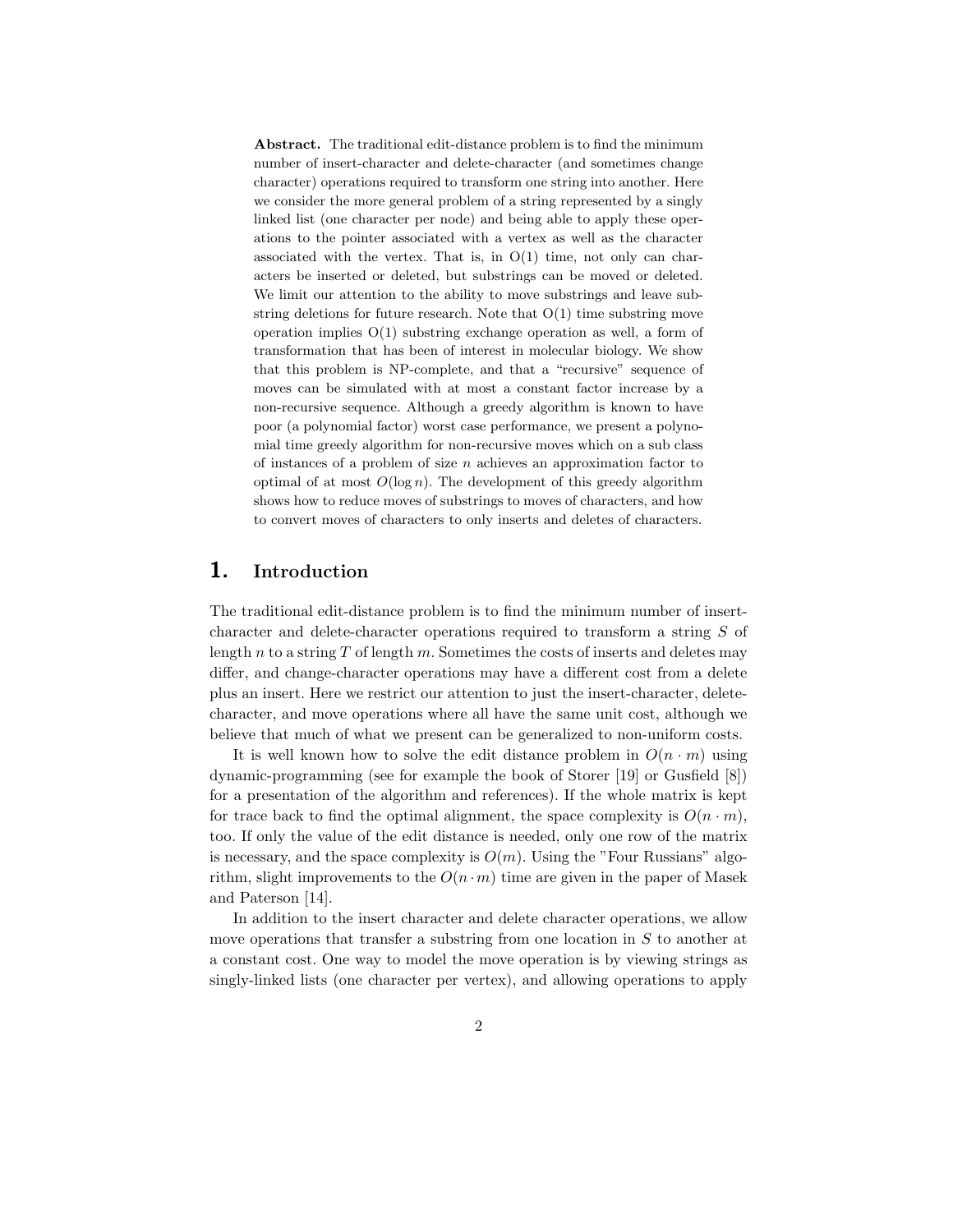not only to the character associated with a vertex but also to the pointer associated with it. To define the problem, we can assume that special characters  $#$  and \$ are first added to S to form the string  $#S\$ \$, and the problem is to transform  $\#S\$$  to  $\#T\$$  with the stipulation that  $\#$  and  $\$$  cannot be involved in any operation, although  $\#$ 's pointer might be changed ( $\$\$ 's pointer is always nil). That is,  $\#$  defines the list head, the process must produce a list that goes from  $\#$  to \$, and the characters stored at the vertices traversed are the transformed string, which must be equal to T (all vertices unreachable from  $\#$  after the transformation is complete are considered deleted). For simplicity, we assume that all operations (insert-character, insert-pointer, delete-character, and delete-pointer) have the same unit cost. In terms of what can be done in  $O(1)$ time, what has been gained with the addition of the insert-pointer and delete pointer operations is the ability to:

- 1. Move a substring in  $O(1)$  time.
- 2. Delete a substring in  $O(1)$  time.

We limit our attention to the ability to move substrings and leave substring deletions for future research. Note that  $O(1)$  time substring move operations imply  $O(1)$  substring exchange operations as well, a form of transformation that has been of interest in molecular biology. Moves can perform transformations in  $O(1)$  time that could not be done in  $O(1)$  time in the standard edit distance model. For example, let  $S = a^n b^m c^n d^m e^n$  and  $T = a^n d^m c^n b^m e^n$ , where  $m \ll n$ but m is not a constant. The usual edit distance between S and T is  $O(m)$ , as we would like to swap every  $b$  with every  $d$ . Using the new model the edit distance is reduced to  $O(1)$ , by changing  $O(1)$  pointers.

The main results presented here are:

- The problem of edit distance with moves is NP-complete.
- A "recursive" sequence of moves can be simulated with at most a constant factor increase by a non-recursive sequence.
- A polynomial time greedy algorithm for non-recursive moves which on a sub class of instances of a problem of size  $n$  achieves an approximation factor to optimal at most  $O(\log n)$ .

Our development of this greedy algorithm shows how to rename substrings of the given strings into meta-characters and how to reduce moves of substrings to moves of these meta-characters, and how to convert moves of the meta-characters to only inserts and deletes of characters.

#### 1.1 Previous Work

Kececioglu and Sankoff [11] and Bafna and Pevzner [1] consider the reversal model, where the two given strings have no repeated characters, and which takes a substring of unrestricted size and replaces it by its reverse in one operation.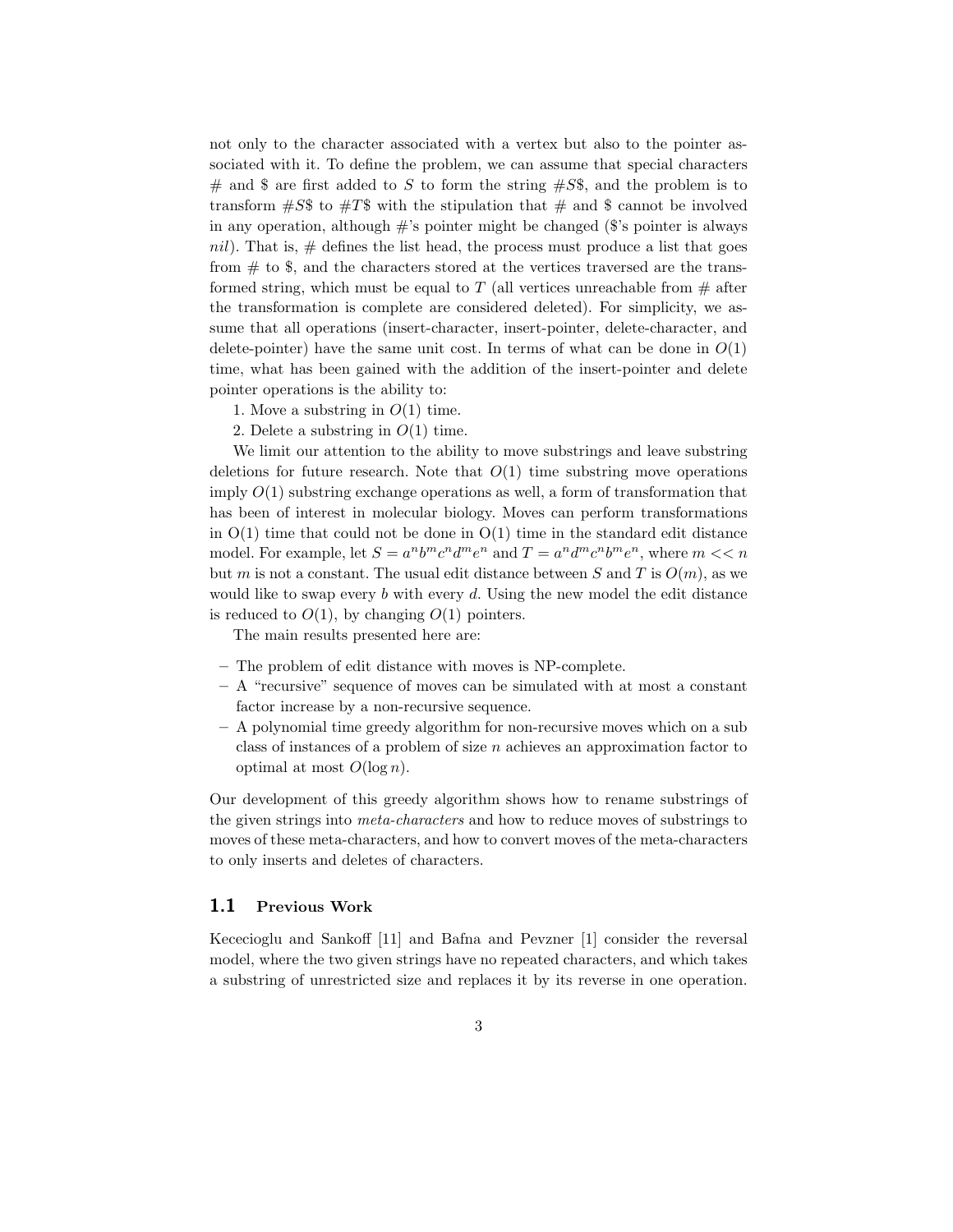Move operations can be simulated with  $O(1)$  reversal operations. For example, let  $S = ABCD$ . We wish to transform S to ACBD. Instead of moving C to the left of B, we can reverse BC and then reverse each of B and C separately. However, a reversal cannot in general be simulated by  $O(1)$  moves (so the reversal model is more powerful than the move model).

Muthukrishnan and Sahinalp [16] consider approximate nearest neighbors and sequence comparison with "block operations", and without "recursion"; related experiments are presented in Muthukrishnan and Sahinalp [17]. They employ an approximate distance preserving embedding of strings into vector spaces based on a hierarchical parsing for an algorithm that achieves an approximation factor of  $O(\log n \log^* n)$  (log<sup>\*</sup> n is the number of times log function is applied to n to produce a constant). With block operations, they include not only moves and deletes, but also copies and reversals. The presence of copy and reversal operations changes the problem greatly. Not only are reversals more powerful than moves, but copies allow one to do in  $O(1)$  cost something that is not possible in  $O(1)$  time under normal assumptions about the manipulation of lists. They show NP-completeness and give a close to log factor approximation algorithm for related problems, but their construction is much more complex than presented here and does not seem to directly apply to this more simple model of just deletes and moves.

Cormode and Muthukrishnan [5] consider the same problem of moves only as considered here, that is, the standard edit distance problem augmented with the substring move operation. They present a  $O(n \log n)$  time algorithm that yields an approximation factor of  $O(\log n \log^* n)$ . Their result employs an approximately distance preserving embedding of strings into the  $L_1$  vector space using a simplified parsing technique they call Edit Sensitive Parsing. They state as an open problem whether their  $O(\log n \log^* n)$  factor approximation can be improved.

Cormode, Paterson, Sahinalp and Vishkin consider in [4] the problem of minimizing the communication involved in the exchange of similar documents. They minimize the total number of bits they exchange by measuring the distance between these documents. They consider the Hamming distance, the Levenshtein distance and introduce a new one called the LZ distance. Their LZ metric considers substring copying and substring deletions together with the usual single character operations. The main difference of their approach and ours is that they are interested in the minimum number of operations required to produce one string from another, starting from an empty string by allowing substring copies from the source string. The construction of the new string is done by character insertion, character exchange, character deletion, and substring deletion of a repeated substring, and substring copies. We perform the operations on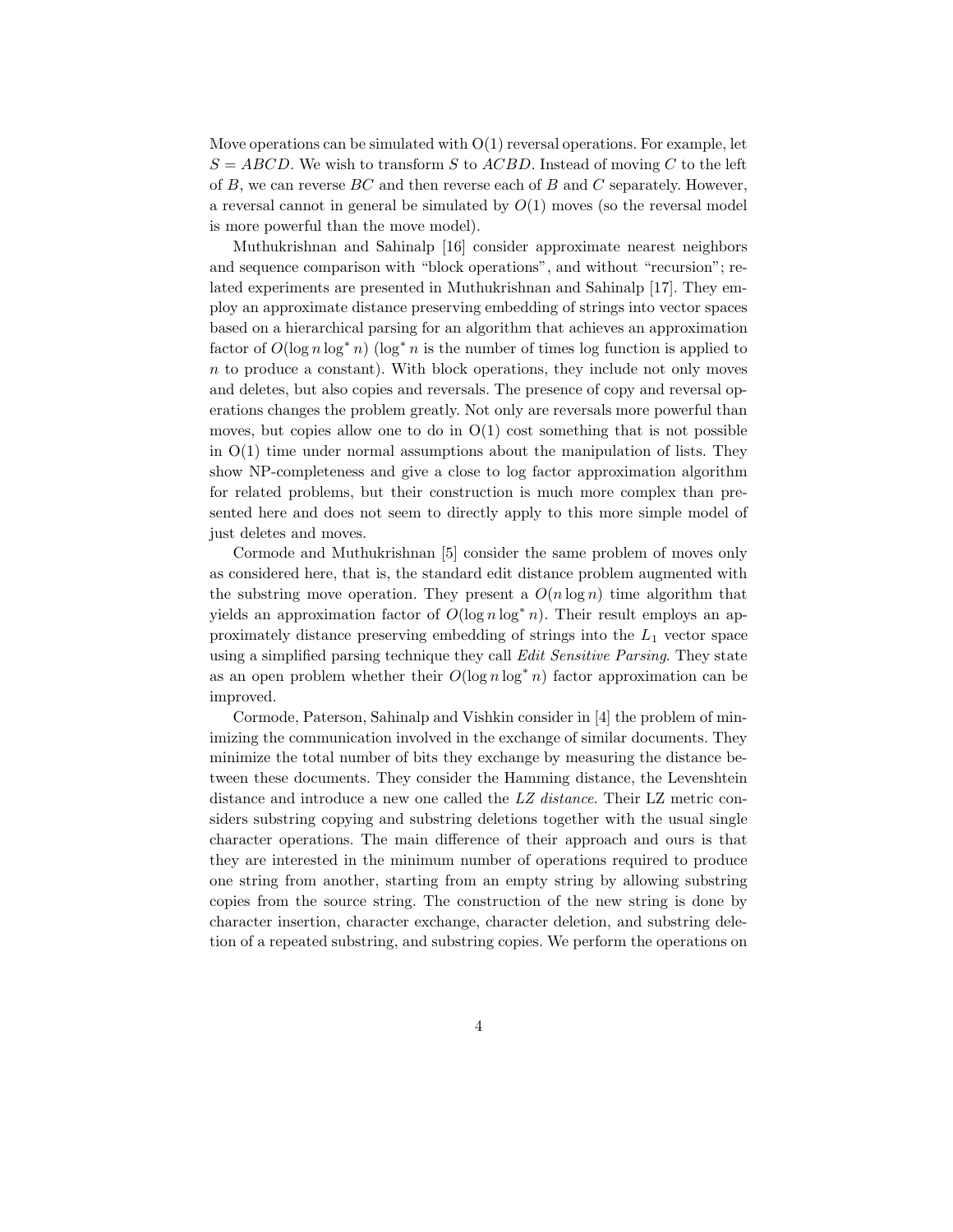a given string in order to attain the other using only substring moves, character insertions and character deletions.

Ergun and Sahinalp [6] study the string similarity problem and provide a constant factor approximation to the edit distance problem with character insertions, arbitrary block deletions and copies. Their results rely critically on the presence of the copy operation. They consider two frameworks: external transformations and internal transformations. The external transformation is to construct one string from an initially empty string where the source of all operations is the other string. The internal transformation constructs one string by iteratively applying edit operations on the other string (the work to be presented here corresponds to internal transformations, since moves are not allowed in their external transformation framework). Although one can use moves in the internal transformations their construction relies on copies, character insertions, and a specific delete operation (used as a final operation).

Chorobak et al. [3] consider the Minimum Common String Partition (MCSP) problem, that receives two input strings and tries to minimize the partition of the strings into the same collection of substrings. They refer to several versions of this problem by limiting the number of times each character can occur in both input strings, and study the approximation of a greedy algorithm for MCSP that at each step extracts a longest common substring from the given strings. In the case of 2-MCSP, where each character can occur at most twice in each input string the approximation of 3 is shown. For 4-MCSP the approximation ratio of the greedy algorithm is at least  $\Omega(\log n)$ , and for the general problem they present an approximation ratio between  $\Omega(n^{0.43})$  and  $O(n^{0.69})$ .

Bafna and Pevzner [2] refer to moves as transpositions; this is motivated by observing that if  $S = uvwx$  is transformed by moving substring w to  $T = uvwx$ , then the effect is to have exchanged the two substrings  $w$  and  $v$ . For the case that S is a permutation of the integers 1 through n, they give a 1.5 approximation algorithm for the minimum number of transpositions needed to transform  $S$  to a different permutation T. Although related to the problem considered here, the restriction that all characters are distinct greatly changes the problem.

Lopresti and Tompkins  $[13]$  consider a model in which two strings  $S$  and T are compared by extracting collections of substrings and placing them into the corresponding order. Tichy  $[20]$  looks for a minimal covering set of  $T$  with respect to a source  $S$  such that every character that also appears in  $S$  is included in exactly one substring move; unlike our model, one substring move can be used to cover more than one substring in  $T$ . Thus,  $S$  is constructed by using the copy operation of substrings of the minimal covering set. Hannenalli [10] studies the minimum number of rearrangements events required to transform one genome into another; a particular kind of rearrangement called a translocation is considered, where a prefix or suffix of one chromosome is swapped with the prefix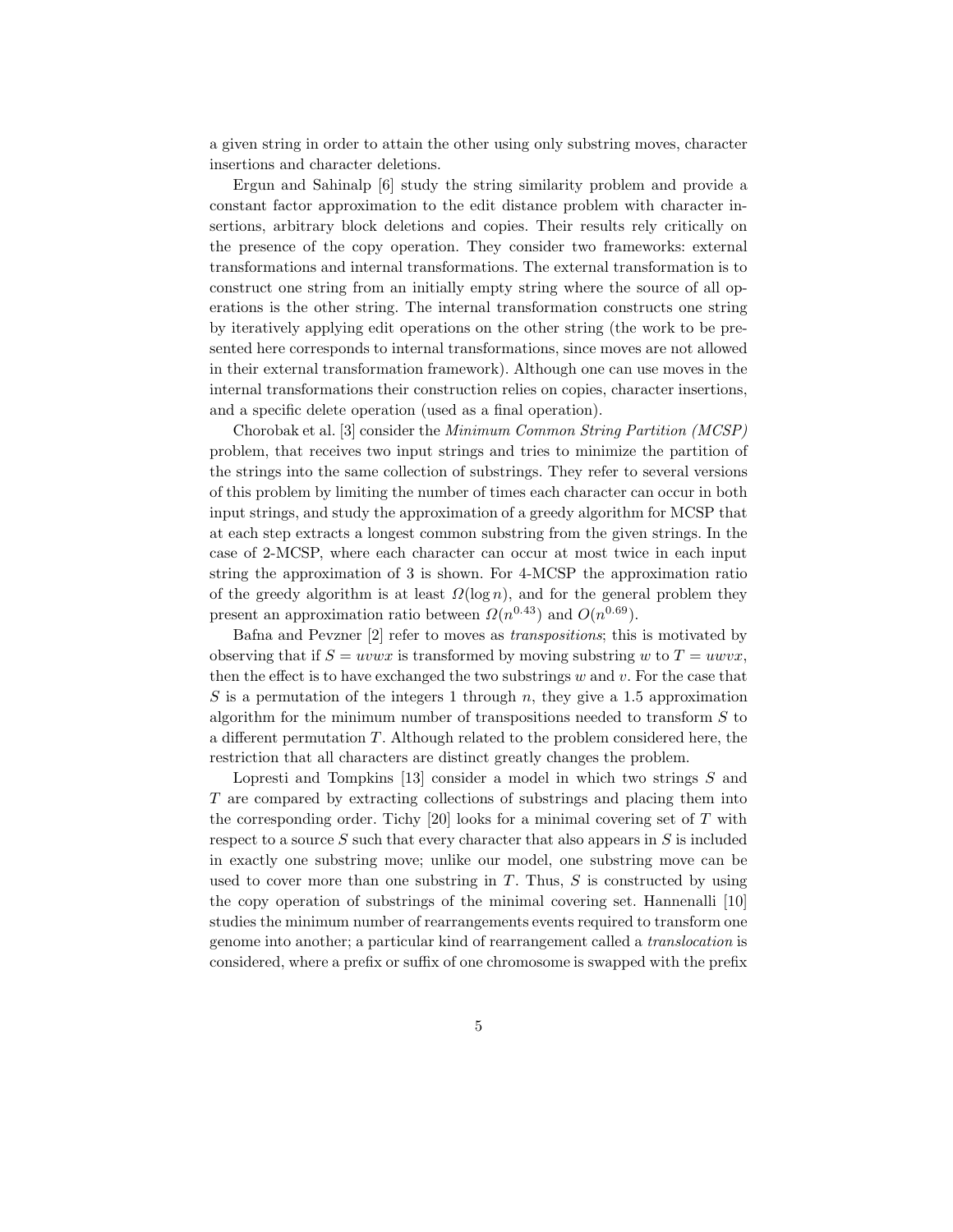or suffix of the other chromosome, and a polynomial algorithm is presented which computes the shortest sequence of translocations transforming one genome into another.

#### 1.2 Formalism

We now give a formal description of the three operations *insert*, delete, and move. Let  $\Sigma$  denote a finite alphabet. For a character  $\sigma \in \Sigma$ , a string  $S =$  $s_1 \cdots s_n$  and a position  $1 \leq p \leq n$ , the operation insert $(\sigma, p)$  inserts the character  $\sigma$  to the  $p^{th}$  position of S. After performing this operation, S becomes  $s_1 \cdots s_{p-1} \sigma s_p \cdots s_n$ . The operation  $delete(p)$  deletes the character which occurs at the  $p^{th}$  position of S, and returns the character which was deleted, i.e., S becomes  $s_1 \cdots s_{p-1} s_{p+1} \cdots s_n$  and it returns the character  $s_p$ .

Consider the strings  $S = abcdef$  and  $T = adebcf$ . Transforming S into T should move either the string bc from position 2 to position 4 or move de from position 4 to position 2. To eliminate ambiguity we define the move operation as the second choice. Given two distinct positions  $1 \leq p_1 < p_2 \leq n$ and a length  $1 \leq \ell \leq n - p_1 + 1$ ,  $move(\ell, p_1, p_2)$  moves the string at position  $p_2$  of length  $\ell$  to position  $p_1$ . After performing the move operation, S becomes  $s_1 \cdots s_{p_1-1}s_{p_2} \cdots s_{p_2+\ell-1}s_{p_1} \cdots s_{p_2-1}s_{p_2+\ell} \cdots s_n$ . Alternatively, we sometimes write  $move(str, p_1, p_2)$ , where str specifies the string which is moved, rather than its length.

In the following section we show that computing the optimal edit-distance with moves is NP-complete (substring deletions are not needed for this construction, move-string operations suffice to imply NP-completeness). In Section 3 we simplify the problem of finding an approximation algorithm by showing that the elimination of recursive moves cannot change the edit distance by more than a constant factor. In Section 4 we present a greedy algorithm that works by repeatedly replacing a given number of copies of a longest common substring of S and T by a new character, and then Section 5 shows how a reduction to the standard edit distance algorithm can be used. Although a greedy algorithm is known to have poor (a polynomial factor) worst case performance ([3]), sections 6 and 7 show that on a sub class of problems this greedy algorithm gives a log factor worst-case approximation to optimal. Section 8 mentions some areas of future research.

#### 2. NP-Completeness of Edit Distance with Moves

**Theorem 1** Given two strings S and T and an integer  $m \in N$ , using only the three unit-cost operations insert character , delete character , and move substring, it is NP-complete to determine if S can be converted to T with cost  $\leq m$  using the above operations.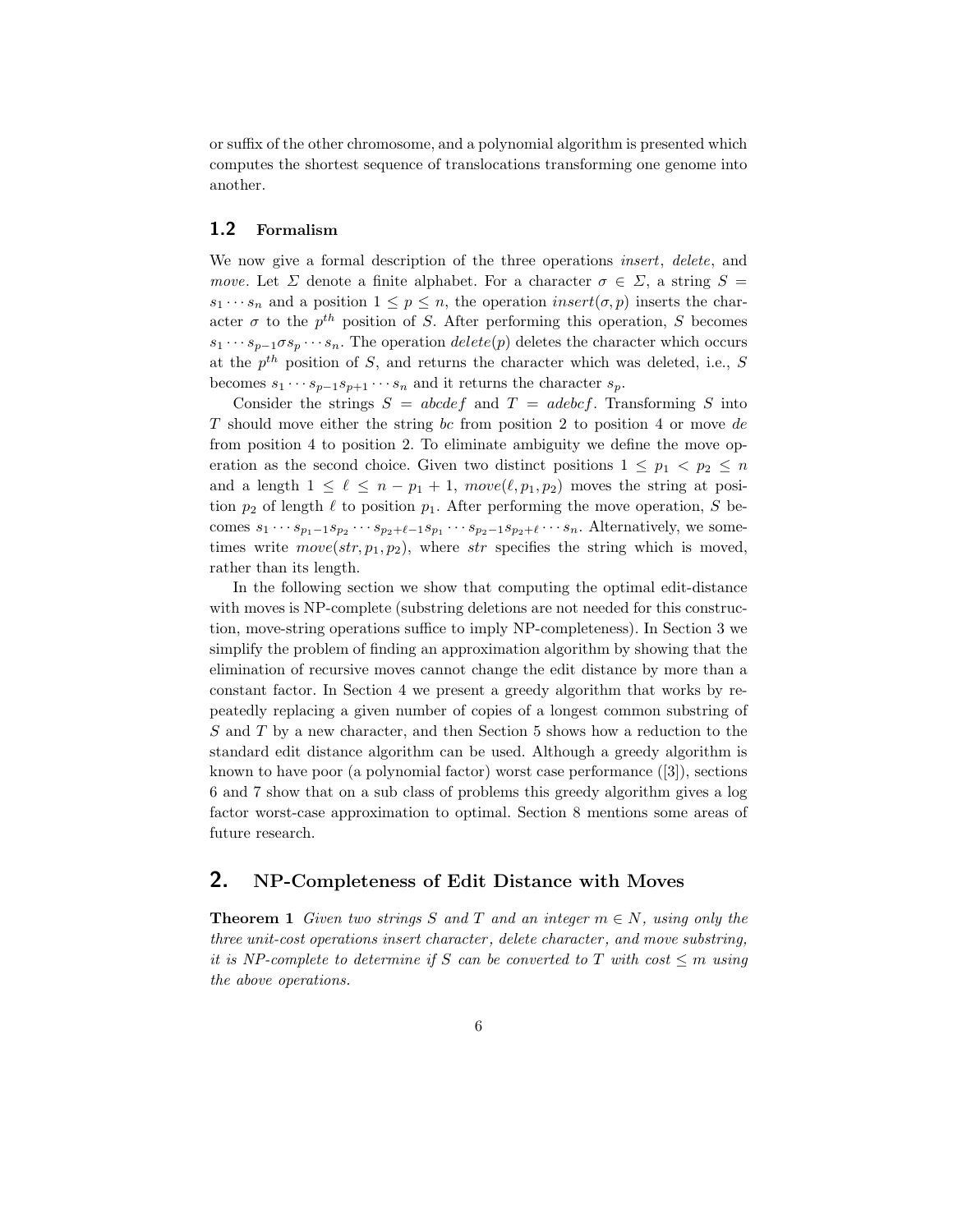PROOF: Since a non-deterministic algorithm need only guess the operations and check in polynomial time that S is converted to T with cost  $\leq m$ , the problem is in NP.

We employ a transformation from the bin-packing problem, which is:

Given a bin capacity B, a finite set of integers  $X = \{x_1, ..., x_n\}$  where  $x_i \leq B$ , and a positive integer k, the *bin packing* problem is to determine if there is a partition of X into disjoint sets  $X_1, ..., X_k$ , such that the sum of the items in each  $X_i$  is exactly B. The  $\text{bin-packing}$  problem is NPcomplete in the strong sense (e.g., see Garey and Johnson [7]); that is, even if numbers in the statement of the problem instance are encoded in unary notion (a string of  $n<sup>1</sup>$ 's representing the number  $n$ ), it is still a NP-complete problem.

Given an instance  $B, X = \{x_1, ..., x_n\}, k$  of the bin-packing problem, let a,  $#$ , and  $\$  denote three distinct characters, and let:

$$
S = \S^{k} \prod_{i=1}^{n} \#a^{x_i}
$$

$$
T = (a^B \S)^k \#^n
$$

$$
m = n
$$

Since the bin-packing problem is NP-complete in the strong sense, we can assume that the lengths of  $S$  and  $T$  are polynomial in the statement of the bin-packing problem.

CLAIM: S can be converted to T with a cost  $\leq m$  if and only if there is a partition of X into disjoint sets  $X_1, ..., X_k$  such that the sum of the items in each  $X_i$  is  $B$ .

For the if portion of the proof, suppose that there is a partition of  $X$  into disjoint sets  $X_1, ..., X_k$ , such that the sum of the items in each  $X_i$  is B. Then S can be transformed to T by, for each item  $x_i \in X_j$ ,  $1 \leq j \leq k$ , moving the corresponding  $a$ 's to between the \$ of the corresponding bin. That is, perform  $move(a^{x_i}, k + \sum_{\ell=1}^{i-1} (x_{\ell} + 1), (j-1)B)$ , for a total of  $\sum_{j=1}^{k} \sum_{x_i \in X_j} 1 = \sum_{i=1}^{n} 1 =$ n operations.

For the only if portion of the proof, we use a sequence of lemmas to show that if the edit distance with moves between S and T is  $\leq n$ , then there is a bin packing in  $k$  bins of size  $B$  of the items of  $X$ .

**Lemma 1** The operations that were executed in order to convert  $S$  into  $T$  could be attained by using only move operations.

**PROOF:** The number of occurrences of each character in  $S$  is equal to the number of its occurrences in T. Therefore, if x is either \$ or # or a, then each insert $(x, p_1)$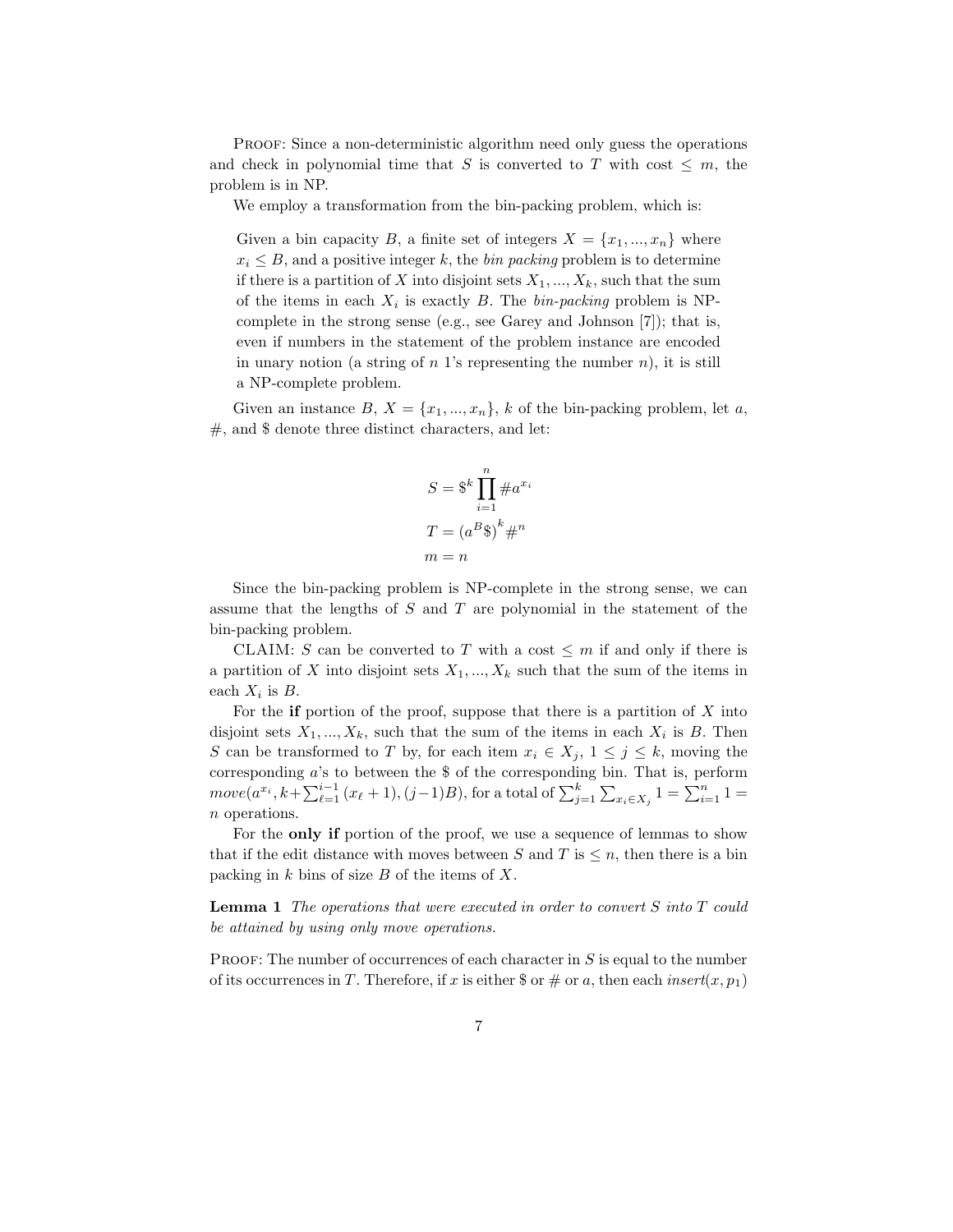operation will cause a  $x \leftarrow delete(p_2)$  operation of the character x and vice-versa. Thus every insert or delete operation could be performed by using the operation move  $(x, p_2, p_1)$ .

We say that a pattern  $P$  is *involved* in some set of operations,  $A$ , if at least one of A's operations moves or deletes at least one of P's characters, or if one of its operations puts another string between P's characters.

**Lemma 2** Each occurrence of the string  $\#a$  in S is involved in at least one operation during the conversion of S into T.

**PROOF:** Define  $P = \text{\#}a$ . The a occurs on the right side of the  $\text{\# sign in } P$ . No a occurs on the right side of  $\#$  in T. As P occurs in S, we must move or delete either the  $\#$  sign or the a, or both during our conversion of S into T.

We say that a sub-pattern  $P$  of  $S$  is "straightened-up" by some set of operations, if after using these operations, its characters occur in the same order as in T.

**Lemma 3** By performing one operation we cannot "straighten  $up$ " more than one occurrence of the pattern  $\#a$ .

PROOF: Using Lemma 1 we can relate only to move operations. By moving any other string into the string  $\#a$ , the  $\#$  still remains on the left side of the a. Thus, performing an operation on characters that do not involve the current occurrence of the string  $\#a$ , cannot straighten it up. In order to affect more than one occurrence of the string  $\#a$  we should include characters from more than one occurrence. Suppose we performed  $move(Q, p_1, p_2)$ , for some pattern Q such that Q consists of more than one occurrence of the string  $\#a$ . We show that at least one more operation should be applied in order to straighten up these occurrences. As Q should include more than one occurrence of the string  $\#a$ , it should include the pattern  $a\#$ . If Q contains more than one  $\#$  sign then Q contains the string  $\#a^{x_i}\#$  for some  $1 \leq i < n$ . Thus, Q contains the string  $\#a$  and by using Lemma 2, at least one other operation is needed in order to move the  $\#$  sign to the right side of the a's. If the pattern  $a\#a$  is a sub pattern of  $Q$ , then at least one  $a$  is on the right side of the  $\#$  sign, so again more than one operation is required. Thus Q is of the form  $a^y \#$  for  $1 \leq y \leq x_{i-1}$ . As we performed  $move(Q, p_1, p_2)$ , the remaining # is still left on the left side of the a's of the other block, so still one operation did not straighten up the two occurrences of the string  $\#a$ . П

**Lemma 4** Each occurrence of the string  $\#a$  in S is involved in exactly one move operation during the conversion of  $S$  into  $T$ , and these are the only operations that were executed.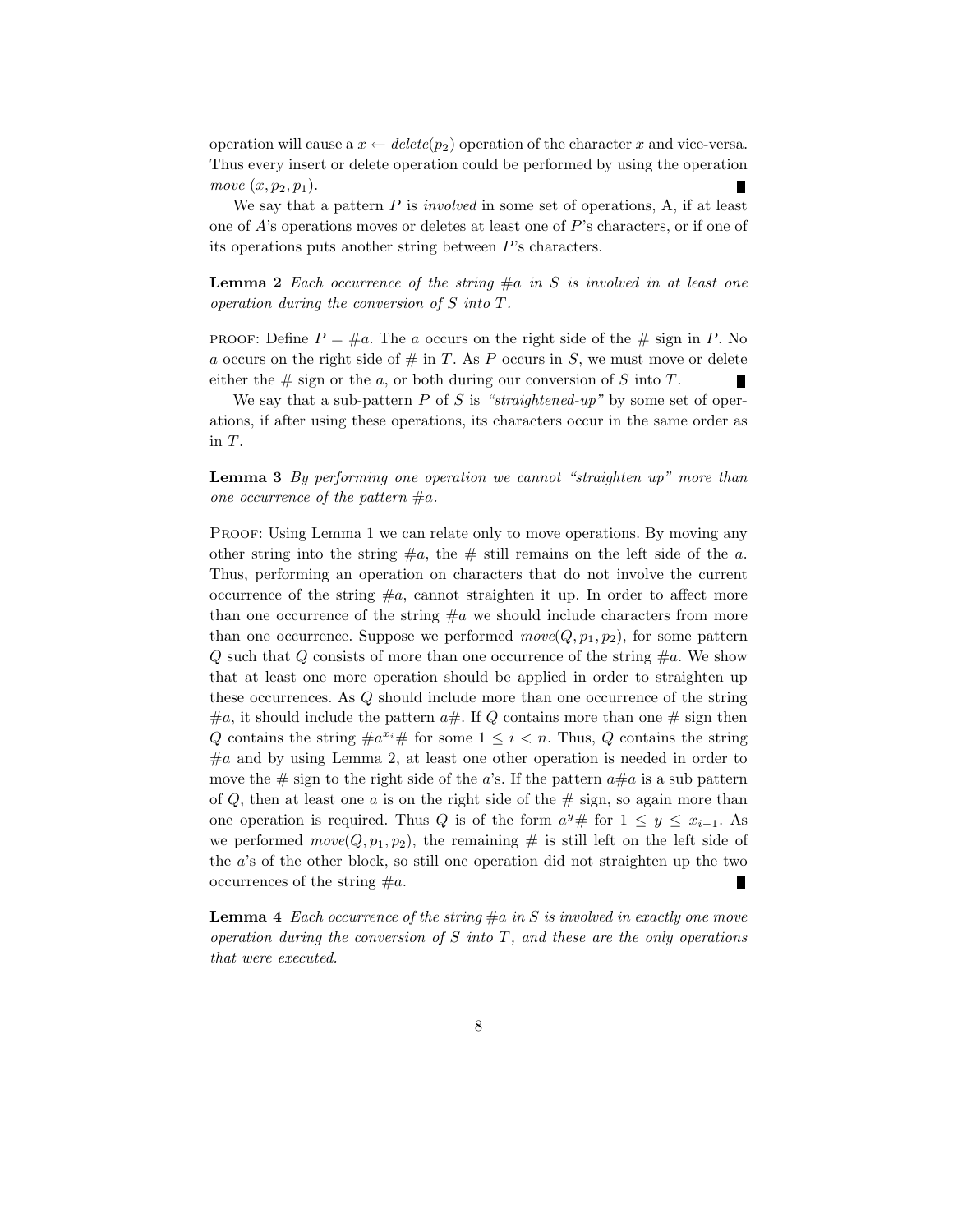**PROOF:** The pattern  $\#a$  occurs n times in S. Using Lemma 2, we already know that each occurrence of the string  $\#a$  must be involved in at least one operation. By Lemma 3 we know that by performing one operation we can "straighten up" a maximum of one occurrence of the string  $\#a$ . The string S was converted into T by performing at most n operations. Therefore, each occurrence of the string  $#a$  is involved in exactly one operation, and no other operations were executed.

Conclusion 1 No \$ sign was moved during the conversion of S into T.

**Lemma 5** Given the two strings S and T. In order to convert S into T by using only n operations, we only moved the blocks  $a^{x_i} \forall 1 \leq i \leq n$ .

**PROOF:** Using Lemma 4, we already know that the string  $\#a$  is involved in exactly one move operation, and only such operations were done in order to convert S into T.

Suppose we performed  $move(Q, p_1, p_2)$  for some substring Q of S. ( $\Longrightarrow \# \in Q$ or  $a \in Q$  (or both)). If Q contains the pattern  $\#a$  as its sub pattern, using Lemma 2, this would follow at least another operation, thus performing more than one operation for this occurrence, which contradicts Lemma 4.

Suppose the pattern  $a\#$  occurs in Q. As a and  $\#$  are not adjacent in T, we should need at least another operation in order to move a \$ sign between them. This contradicts Conclusion 1.

Suppose  $Q = #$ . Therefore, we have not touched the a's which occur right after this  $\#$ . By Conclusion 1 the \$ signs were not moved. Thus, these a's remain on the right side of the \$ sign. This would require at least one more operation for this occurrence, which contradicts Lemma 4.

Suppose  $Q = a^y$  and that  $y \neq x_i$ ,  $\forall 1 \leq i \leq n$ . Since for every  $i, 1 \leq i \leq n$ ,  $y < x_i \leq B$ , then  $x_i - y > 1$  a's precede or follow the pattern  $a^y$  in S. By Conclusion 1 the  $\frac{1}{3}$  signs were not moved. Thus, these a's remain on the right side of \$ sign. This would require at least one more operation for this occurrence, which contradicts Lemma 4.

 $\implies Q = a^{x_i}$  and we only performed the operation  $move(a^{x_i}, p_1, p_2)$ . Using Lemma 2 this was done for every  $1 \leq i \leq n$ .

**Lemma 6** Let us assume that the edit distance of S and T is less than or equal to n. Then there is a bin packing in  $k$  bins of size  $B$  of the items in  $X$ .

PROOF: Using Lemma 5, the only operations executed are  $move(a^{x_i}, p_1, p_2)$ ,  $\forall 1 \leq i \leq n$ . As the \$ signs occur on the left side of the *a*'s in *S*, and there are B a's preceding each  $\text{\$}$  in T, we should move B a's in front of each  $\text{\$}$ , by using only movements of  $x_i$  a's. This corresponds to a packing of these  $x_i$ 's into that bin. П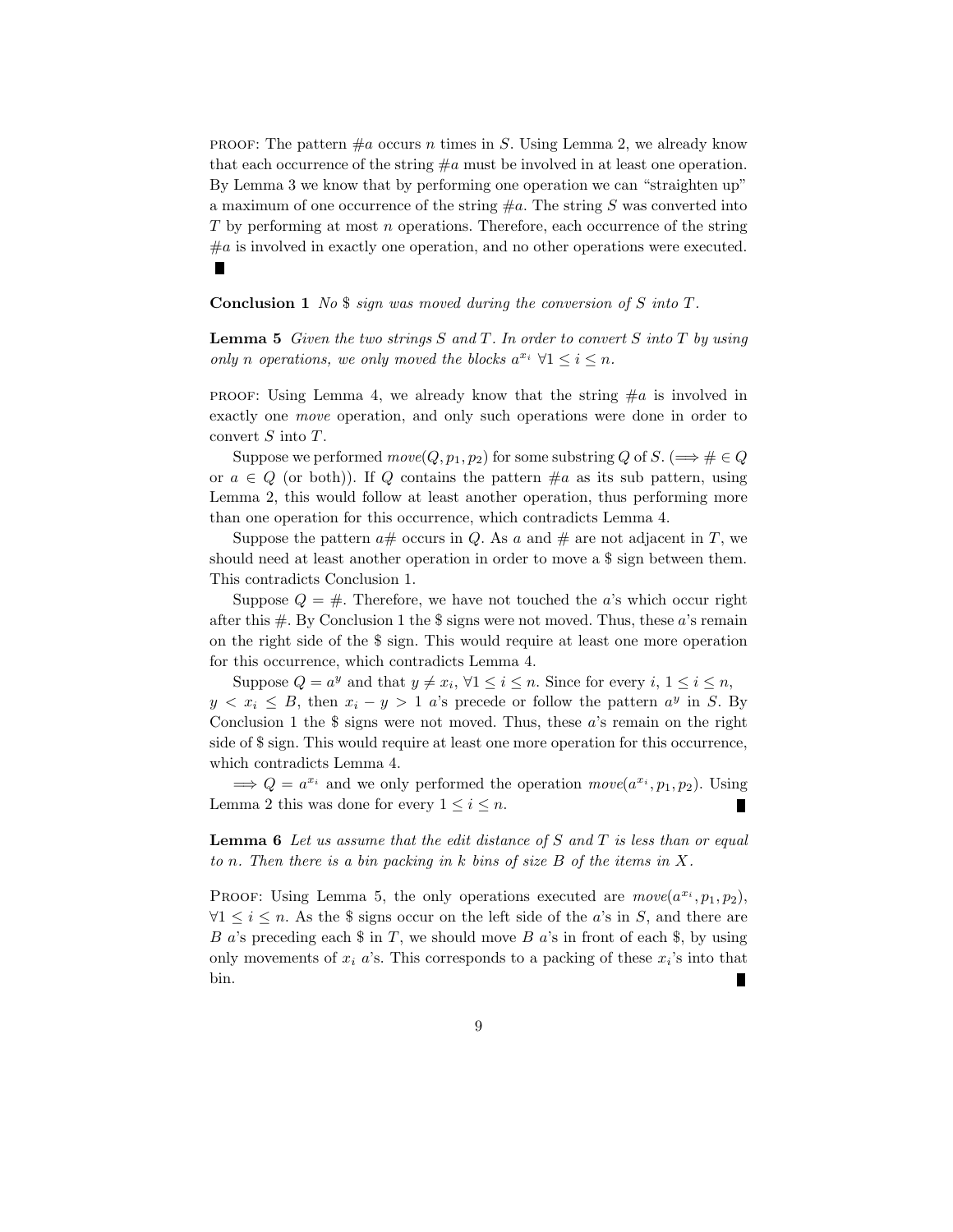## 3. Recursive Moves

In this section we simplify the problem of finding an approximation algorithm by showing that the elimination of *recursive* moves cannot change the edit distance by more than a constant factor. For simplicity we refer only to move operations, which is justified in Section 6.

A sequence  $A = a_1, a_2, ..., a_r$  of legal move operations produces a division,  $\ddot{A}$ , of the string  $S$  into blocks of characters. More formally, the first move operation in A of the form  $move(i, j, \ell)$  defines a partition of  $S = s_1 \cdots s_n$  into four (possibly empty) blocks:  $[s_1...s_{i-1}],[s_j...s_{j+\ell-1}], [s_i...s_{j-1}]$  and  $[s_{j+\ell}...s_n].$ 

Every other move operation of A refines this partition by adding at most 3 blocks (two blocks at the source location and one at its destination). Note that any sub-sequence of A defines a partition of S, and if  $A_1 \subseteq A_2$  are two sub-sequences of A, then the partition of S,  $A_2$ , defined by  $A_2$  is a refinement of the partition  $A_1$ , defined by  $S_1$ .

Definition: A sequence of move operations applied to a string is recursive if it contains a move operation which moves a substring whose characters do not occur consecutively in the original string, or moves a substring in between characters which have already been moved.

For example, if  $S$  is the string *abcde* and the character  $b$  is moved to obtain the string  $T = acde$ , then moving the substring dbe or ac are both considered as recursive moves.

The following example shows us that performing recursive moves can reduce the cost of the edit-distance. Let  $S = xababycdcdz$  and  $T = xcddcyabbaz$ . If we do not allow recursive moves the minimum cost of converting  $S$  into  $T$  is 5 operations  $(Move(cd, 7, 2), Move(d, 10, 4), Move(c, 10, 5), Move(y, 10, 6)$  and  $Move(b, 10, 9)$ . The indices are given according to the new positions after previous moves were done.). By allowing recursive moves we can reduce the cost to 4 operations  $(Move(b, 5, 4), Move(d, 10, 9), Move(cddc, 7, 2)$  and  $Move(y, 10, 6)$ .

**Theorem 2** If there is a recursive sequence of n moves that converts S into  $T$ , then there is a non-recursive sequence of no more than 3n moves that convert S to T.

proof: When recursive moves are allowed, the first move creates 4 blocks and every other move creates at most 3 more blocks. Thus, the number of blocks which result from a series R of n recursive moves is bounded by  $3n+1$ . Given the mapping which specifies the order of the corresponding blocks in  $T$ , one could easily replace R with a series R' of  $3n+1$  (non-recursive) moves which scans the mapped blocks in  $T$  from left to right and for each scanned block in  $T$  moves the corresponding block in  $S$  to its correct position.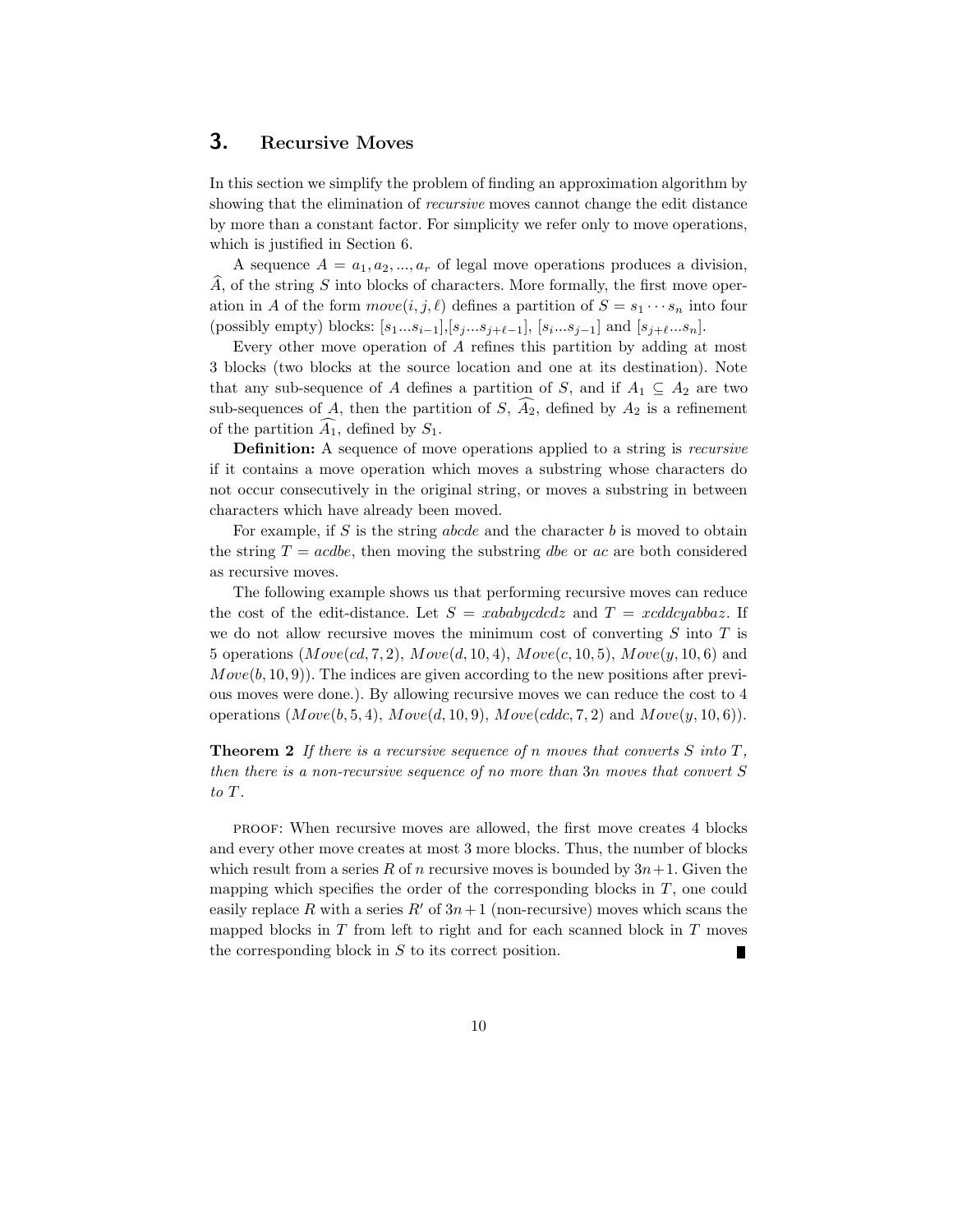#### A worst case example:

We first show that the bound of 3 is tight, and then modify the construction for a finite alphabet. The following example builds two strings  $S$  and  $T$  of  $n$ phrases such that the non-recursive edit distance of  $S$  and  $T$  is three times the recursive edit distance of these strings. For simplicity, because each character will not occur more than once in both  $S$  and  $T$ , for this example we use the notation move(b) for moving a substring b of S, without stating its source and destination locations. Let  $S_1 = abcde$  and  $T_1 = adbce$ . Suppose  $S_1$  is a substring of S, not aligned with the sub string  $T_1$  of T, and therefore must be moved. The recursive edit is 2 (move(d) and move(adbce)) and the non-recursive edit is 4  $(move(a), move(d), move(bc) \text{ and } move(e)).$ 

Let  $S_2 = ab_1b_2c_1c_2c_3de$  and  $T_2 = adb_1c_2b_2c_1c_3e$ , and suppose again  $S_2$  must be moved in order to be aligned with  $T_2$ . Thus the recursive edit of  $S_2$  and  $T_2$  is 3 (move(d), move(c<sub>2</sub>) and move(adb<sub>1</sub>c<sub>2</sub>b<sub>2</sub>c<sub>1</sub>c<sub>3</sub>e)) and the non-recursive edit is 7  $(move(a), move(d), move(b_1), move(c_2), move(b_2c_1), move(c_3)$  and  $move(e)).$ 

Suppose we continue taking out a mid part of a block (thus, breaking a continuous string into three parts), and putting it into another block, and again breaking a continuous string. This way we add three blocks by move operation. If  $S_i$  should be moved again, these previous move operations turn into recursive ones, and cannot be performed by the non-recursive algorithm. Unfortunately, the non-recursive algorithm must move each block separately to its final location. Since every recursive operation adds 3 more blocks, the non-recursive edit distance increases by three. By generalizing this process, let  $S_n$  and  $T_n$  be the source and destination string when performing such moves  $n$  times. The recursive edit distance of  $S_n$  and  $T_n$  is  $n+1$  (including the move of the entire block). We have 3n blocks in addition to the one block we have started with, which require  $1 + 3n$  non-recursive moves. If n is unbounded,  $\lim_{n \to \infty} \frac{1+3n}{1+n} = 3$ . We still have to define  $S$  and  $T$  so that  $S_n$  must be moved in  $S$  in order to be aligned with  $T_n$  in T. As we would like the other parts of S not to be moved instead of the substring  $S_n$ , moving them must cost more than moving  $S_n$ . In order to achieve this we construct 2n strings,  $\{S_n^1, S_n^2, ..., S_n^n\}$  and  $\{T_n^1, ..., T_n^n\}$ , of the form of  $S_n$  and  $T_n$ , respectively. The strings  $S_n^i$  and  $T_n^i$  are constructed from the same characters but their characters differ from any other pair  $S_n^j$  and  $T_n^j$   $(i \neq j)$ . Let  $S = S_n^1 \cdot S_n^2 \cdots S_n^n$  and  $T = T_n^n \cdot T_n^{n-1} \cdots T_n^1$ . As the blocks in T occur in the reversed order of the blocks of S, at least  $n-1$  blocks should be moved. The recursive edit distance of S and T is  $(n-1) \cdot (n+1) + n$ , as we should use n operations in each of the  $n - 1$  blocks before or after they have moved, and n more operations in the block which stands still. The non-recursive edit distance of S and T is  $(n-1) \cdot (1+3n)+n$ , as it should perform  $1+3n$  operations for the  $n-1$  blocks which are moved, and exactly the same operations of the recursive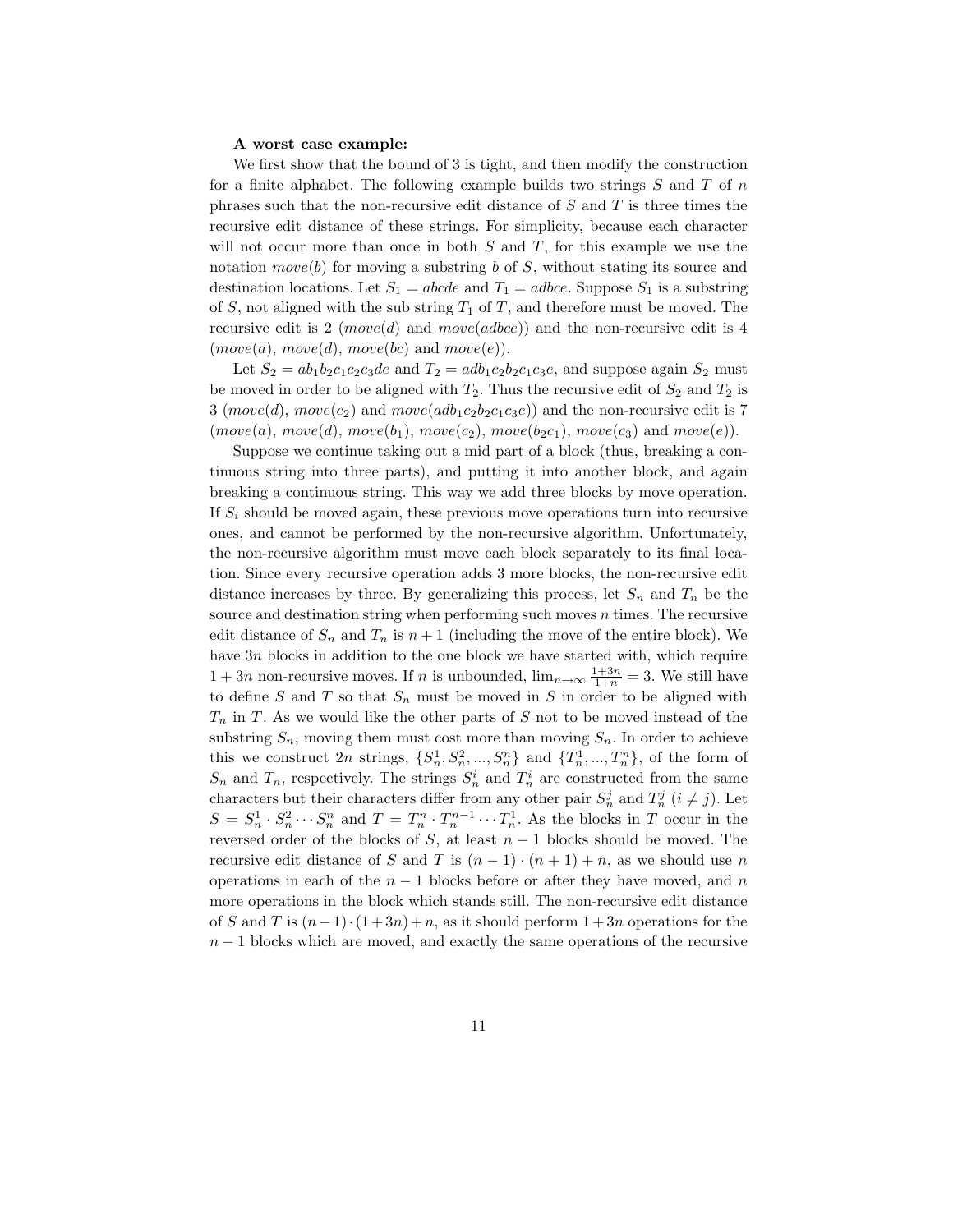algorithm in the block that stays still. If  $n$  goes to infinity then we obtain the factor of three by  $\lim_{n \to \infty} \frac{(n-1) \cdot (3n+1)+n}{(n-1) \cdot (n+1)+n} = 3.$ 

We now use Fibonacci codes to change the above construction to work for a binary alphabet. Fibonacci codes have the property that there are no adjacent 1's in each code word except at its end, so that 11 acts as a comma between consecutive code words. More formally, binary Fibonacci numbers are defined as follows: Let  $F_j$  be the j-th Fibonacci number,  $F_0 = 0$ ,  $F_1 = 1$ , and  $F_j =$  $F_{j-1} + F_{j-2}$  for  $j > 1$ . Any integer i can be represented by the binary string  $I = I_1 I_2 \cdots I_r$ , with  $I_j$  equal to either 0 or 1, where  $i = \sum_{j=1}^r I_j F_{j+1}$ . One can uniquely express any integer in this form so that there are no adjacent 1's in I, i.e.,  $I_j = 1$  implies that  $I_{j-1} = 0$  for  $j = 2, ..., r$ . We then use the code that is obtained by replacing the trailing zeros in  $I$  by an additional 1, i.e, the code  $\{11, 011, 0011, 1011, 00011, 10011, ...\}$ . We now use the code  $F_{n(i-1)+j}$  instead of the *j*-th character of  $S_n^i$  in the definition above, and replace the same character in  $T_n^i$  by the same Fibonacci codeword. The factor of 3 between the non-recursive and recursive edit distance remains the same, since each move that crosses a Fibonacci codeword boundary, cannot include the suffix 11 of the codeword, thus preserving the same number of operations.

#### 4. The Greedy Algorithm

In this section we present a polynomial time approximation algorithm for the minimum move edit-distance. It is a greedy method that reduces the two strings S and T to two other strings, so that we can perform the traditional edit distance algorithm on the new strings. Define  $LCS(S, T)$  as the length of the longest common substring of the two strings S and T. For example:  $LCS(abcd, edbc) = 2$ , since bc is the longest common substring of S and T, and consists of 2 characters, but  $LCS(abc,def) = 0$ , since there is no common character of these two strings. The algorithm uses two procedures. The  $ed(S, T)$  procedure computes the traditional edit distance of S and T by using the dynamic programming method. The check move(S, T) procedure checks whether we can reduce the edit-distance by using move operations instead of inserting and deleting the same character. The algorithm is given in Figure 1.

In this section we explain the algorithm and in the following section we discuss the check move procedure it uses. Consider the following example: let  $\Sigma = \{a, b, c, d, e\}, S = cdeab$  and  $T = abcde$ . After the first stage of the greedy algorithm,  $S' = AB$  and  $T' = BA$ , where  $A = cde$  and  $B = ab$ . In the second stage, by performing the traditional edit distance on  $S'$  and  $T'$ , we find that  $d \leq 2$ . The third stage does better by using check move to determine that S can be converted to T by performing  $A \leftarrow delete(1)$  and  $insert(A, 2)$  (which deletes and inserts the same character A), and therefore  $d = 1$  since we can simply move the string cde to the end of S.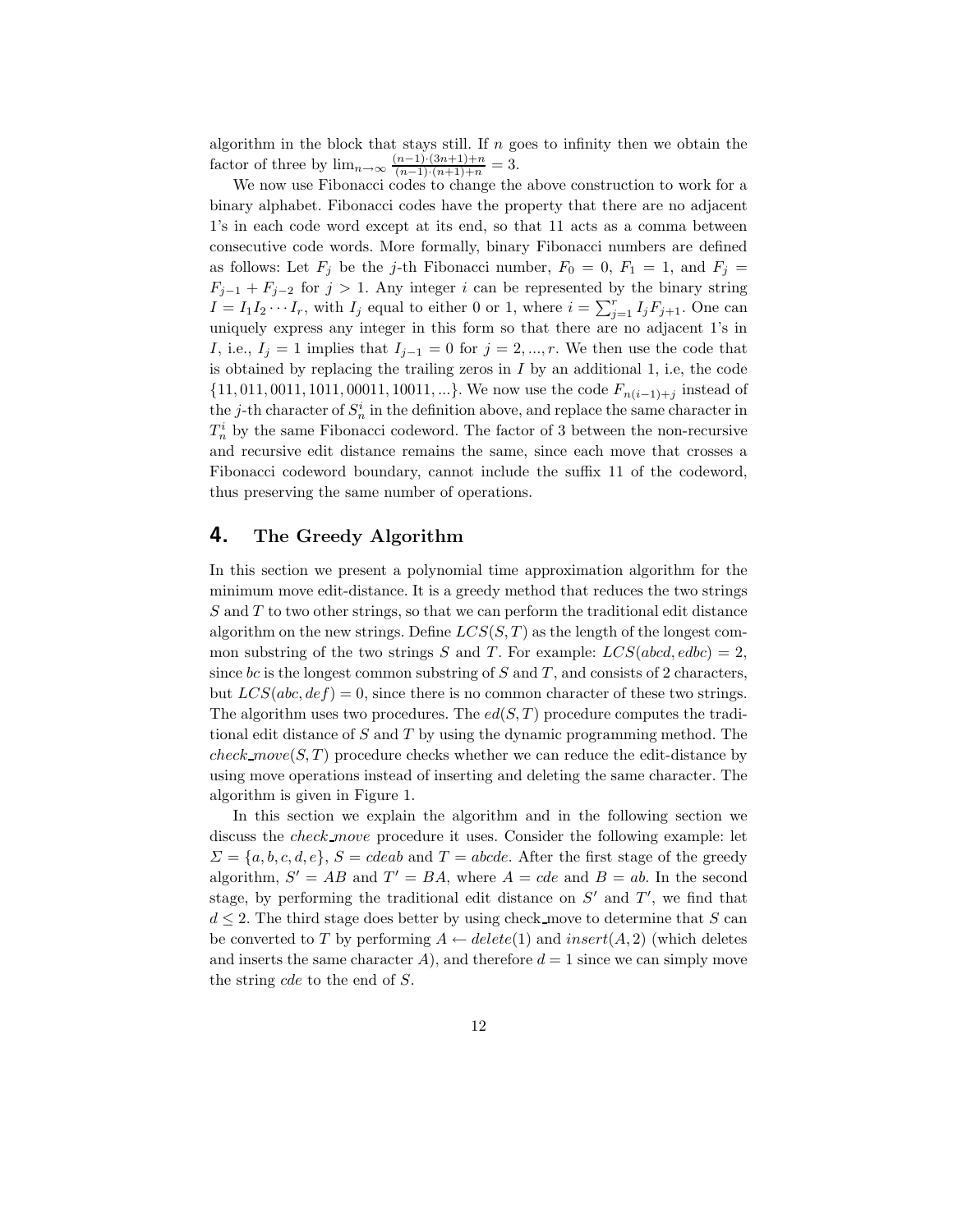```
Stage 1: while (|LCS(S,T)| > 1) {
        P \leftarrow LCS(S,T)Let A be a new character, i.e., A \notin \Sigma.
        Replace the same number of occurrences of P in S and in T by A.
        \Sigma \leftarrow \Sigma \cup \{A\}}
Stage 2: d \leftarrow ed(S,T)Stage 3: d \leftarrow check\_move(S, T)return d
```
Figure 1 The Greedy algorithm

The greedy algorithm (Figure 1) reduces the strings  $S$  and  $T$  to (possibly) shorter strings by replacing repeatedly a  $LCS(S,T)$  by a new single character. For the worst-case performance bound that we will present, it will not matter whether the replacement step of the while loop replaces only one occurrence of  $LCS(S,T)$  in S and T by A or replaces as many pairs as possible, so long as the total number of replacements of  $LCS(S,T)$  by A in S is the same as the total number of replacements of  $LCS(S,T)$  by A in T. It is perhaps natural to ask why we should obey the restriction that the number of replacements be equal. Let  $greedy'$  denote an unrestricted version of the greedy algorithm that replaces the largest possible number of (non-overlapping) occurrences of  $LCS(S,T)$  in S by A and the largest possible number of occurrences of  $LCS(S,T)$  in T by A, even if the number of replacements made in  $S$  and  $T$  differ. Let *opt* denote the edit-distance returned by an optimal algorithm which allows move operations. Although  $greedy'$  might perform better in some cases, the following lemma notes that in the worst case,  $greedy'$  can perform very badly with respect to optimal.

The following example shows that For any  $n > 0$ , there are strings S and T of length n for which  $\frac{greedy'}{opt} > n/2$ . Let  $\Sigma = \{a, b\}$ . Let  $S = (ab)^{2N}$  and let  $T = (ab)^N (ba)^N$  strings of length  $n = 4N$ . The optimal edit distance is 2 (  $insert(b, 2N + 1), b \leftarrow delete(4N)$ ), which is converted to a single move operation of the character b. By this version of the greedy algorithm S is reduced to the string AA and T is reduced to the string  $A(ba)^N$ , where  $A = (ab)^N$ . The edit distance is  $2N + 1$  which includes the operations:  $A \leftarrow delete(2)$ ,  $insert(b, 2N + 2i - 1)$  and  $insert(a, 2N + 2i)$  for  $i, 1 \le i \le N$ . Now,  $\frac{greedy}{opt}$  $\frac{2N+1}{1} > 2N = \frac{n}{2}.$ 

In the above example,  $A$  occurs twice in  $T$  and only once in  $S$ , and the algorithm could not identify any similarity between A and  $(ba)^{2n}$ . The greedy algorithm, as presented in Figure 1, overcomes this problem by replacing the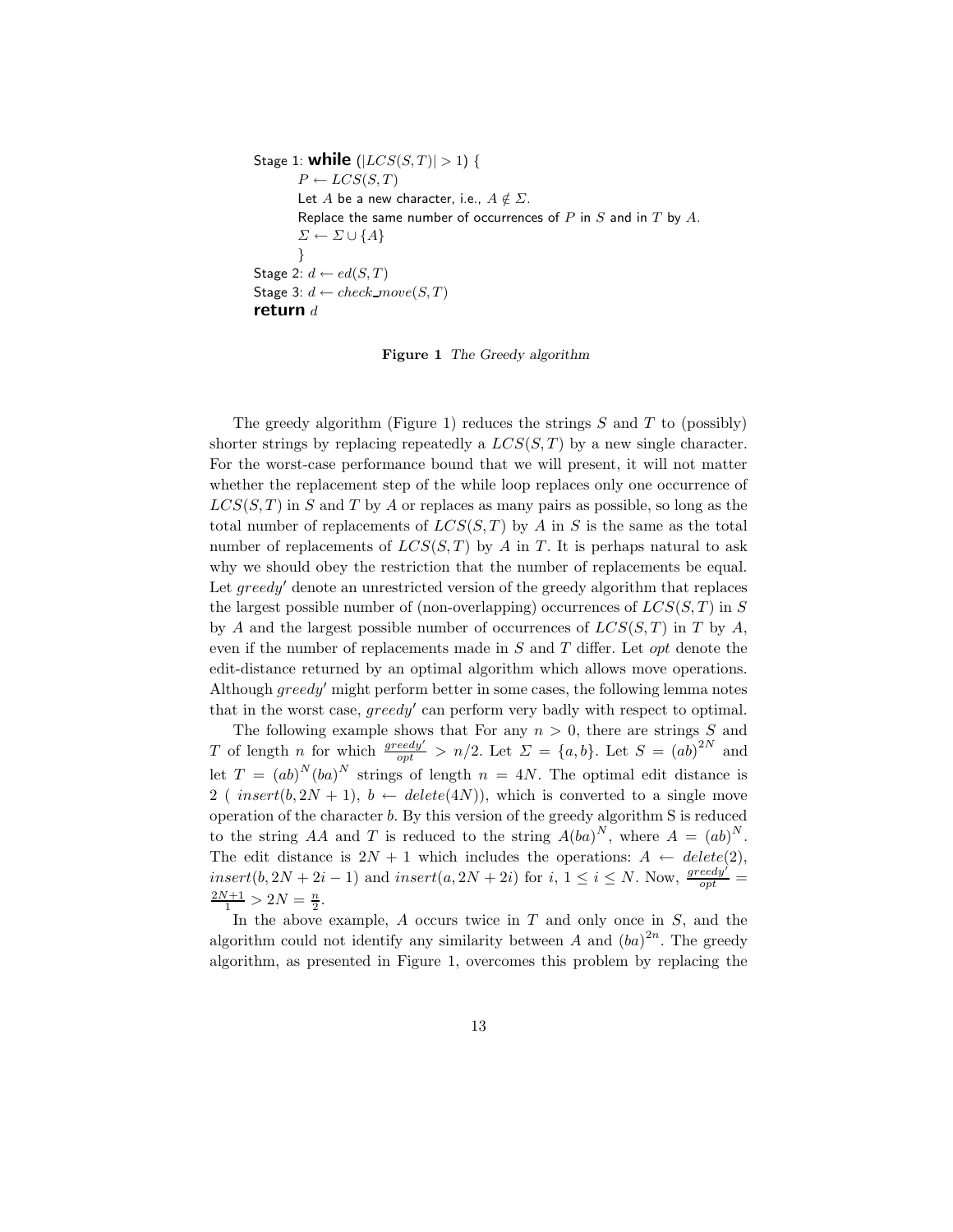same number of occurrences of the  $LCS(S,T)$  in S and in T. However, it is known to have a polynomial factor worst case performance as well ([3]).

The greedy algorithm is based on the traditional edit distance algorithm. Therefore, it does not perform any recursive move, as every block participates in no more than one operation. However we have shown that by not allowing recursive moves we do not increase the number of move operations by more than a constant factor.

We now examine the running time of the greedy algorithm. The first stage can be done using a suffix trie in  $O(min(n, m) \cdot max(n, m))$  processing time, where n and m are the length of the strings  $S$  and  $T$ , respectively. We construct the suffix trie, in  $O(n+m)$  processing time, for the string  $S\$ T#, where \$ and  $#$  are two new symbols. We then traverse this suffix trie in post-order and label each vertex as to whether it has descendants in only  $S$ , in only  $T$ , or in both  $S$ and T (once you know this information for the children it is easily computed for the parent), to find the non-leaf vertex of lowest virtual depth that has both. This is repeated at most  $\frac{min(n,m)}{2}$  times, which happens when all the common substrings consist of 2 characters, and all characters participate in these common substrings. The second stage can be done in  $O(n \cdot m)$  processing time, using the dynamic programming method. In the following section we prove that the third stage can be done in  $O(n+m)$  processing time. Therefore, the entire processing time of the greedy algorithm is  $O(n \cdot m)$ .

## 5. Identifying Move Operations

In the third stage of the greedy algorithm we are interested in identifying move operations which were done in the second stage. A move operation of a character σ is simply an insert and a delete operation of the same character σ. At first sight we might think that we cannot separate these two stages. It seems as if in every stage of the dynamic programming algorithm, after computing the cheapest operation of the current character, we must check if we could reduce the cost by combining it with an opposite operation of the same character and changing it to a move operation. We show that it is enough to identify move operations after computing the edit-distance, and we do not have to take it into account in the inner stages.

We use the following notation: Let P denote a way to convert a string  $S$  into a string T by using inserts and deletes. Let us denote by  $I_{\sigma}^P/D_{\sigma}^P$  the number of insertions/deletions of the character  $\sigma \in \Sigma$  which were made when converting S into T using the path P. The edit-distance between the string  $S$  and  $T$  which is attained according to path P would be denoted by  $ed^P$ . The edit-distance between S and T, including move operations is denoted by  $edm^P$ , i.e., if F includes both *insert*( $\sigma$ ) and *delete*( $\sigma$ ) for any  $\sigma \in \Sigma$ , this would be calculated as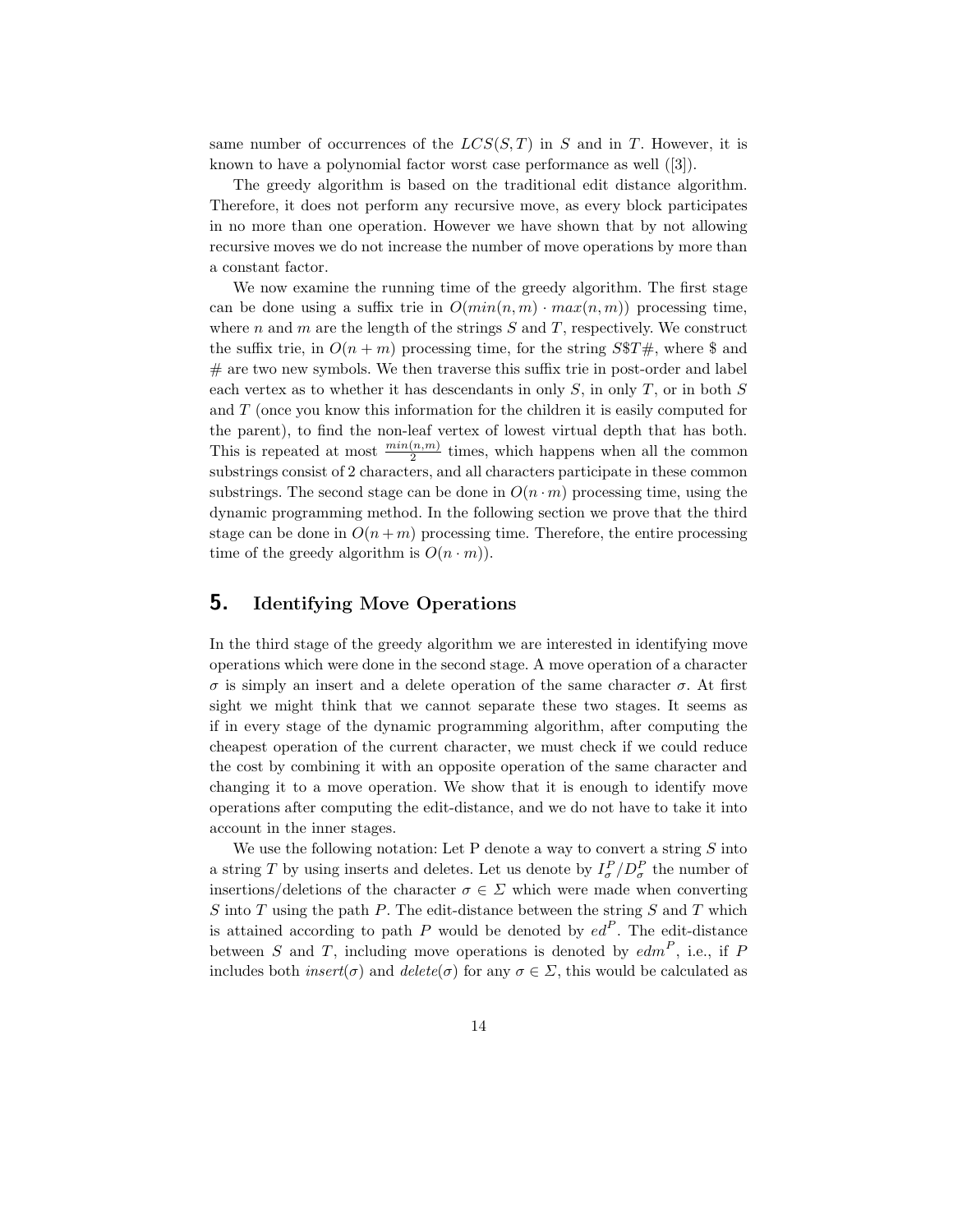one operation. If we are interested in the minimum edit-distance we use ed for the traditional edit distance and edm for the edit-distance with move operations.

**Lemma 7** For any two paths P and P' and  $\sigma \in \Sigma$ ,  $|I_{\sigma}^{P} - D_{\sigma}^{P}| = |I_{\sigma}^{P'} - D_{\sigma}^{P'}|$ .

PROOF: Denote by  $n_{\sigma}^{S}$  and  $n_{\sigma}^{T}$  the number of appearances of a character  $\sigma$  in the strings  $S$  and  $T$ , respectively. For any path  $P$  which converts  $S$  into  $T$  $|I_{\sigma}^P - D_{\sigma}^P| = |n_{\sigma}^S - n_{\sigma}^T|.$ 

Note that  $\forall a, b \in \mathcal{N}, a+b = 2min(a, b) + |a-b|$ . Assuming that the cost of insert, delete and move operations are equal, we obtain:

$$
ed^{P} = \sum_{\sigma \in \Sigma} \left( I_{\sigma}^{P} + D_{\sigma}^{P} \right) = \sum_{\sigma \in \Sigma} \left( 2 \cdot \min(I_{\sigma}^{P}, D_{\sigma}^{P}) + |I_{\sigma}^{P} - D_{\sigma}^{P}| \right) \tag{1}
$$

$$
edmP = \sum_{\sigma \in \Sigma} \left( I_{\sigma}^P + D_{\sigma}^P - \min(I_{\sigma}^P, D_{\sigma}^P) \right)
$$
 (2)

$$
= \sum_{\sigma \in \Sigma} \left( \min(I_{\sigma}^P, D_{\sigma}^P) + |I_{\sigma}^P - D_{\sigma}^P| \right) \tag{3}
$$

Lemma 8 The minimal edit distance with move operations occurs in any optimal path of the traditional edit-distance.

PROOF: Suppose P and P' are two paths converting S into T, and that  $ed^P$  <  $ed^{P'}$ . By using Lemma 7 and equation (1) we find that

$$
\sum_{\sigma \in \varSigma} \left(2 \cdot \min(I^P_\sigma, D^P_\sigma) \right) < \sum_{\sigma \in \varSigma} \left(2 \cdot \min(I^{P'}_\sigma, D^{P'}_\sigma) \right)
$$

So by using Lemma 7 again and equation (3) we find that  $edm^P < edm^{P'}$ 

Lemma 7 and Lemma 8 show that after computing the edit-distance, we can take **any** optimal path which transfers  $S$  into  $T$ , and reduce the cost by exchanging inserts and deletes of the same character with one move operation. This can be done in  $O(n + |\Sigma|)$  time, with the help of a  $|\Sigma|$  size array.

## 6. Reduction to Only Move Operations

Lemma 7 shows that every transformation of  $S$  into  $T$  must insert the missing characters and delete the extra ones. Therefore we perform a reduction to only moves, which makes the proof of the bound in the following section easier.

Given two strings  $S$  and  $T$ , we preprocess these strings and construct two new strings  $S'$  and  $T'$  as follows:

- 1. Let  $\#$  and \$ be two new characters, i.e.  $\#$ ,  $\$\notin \Sigma$ .
- 2. Define  $\Sigma^1 = \{ \sigma \in \Sigma : n_{\sigma}^S < n_{\sigma}^T \}$  and  $\Sigma^2 = \{ \sigma \in \Sigma : n_{\sigma}^T < n_{\sigma}^S \}.$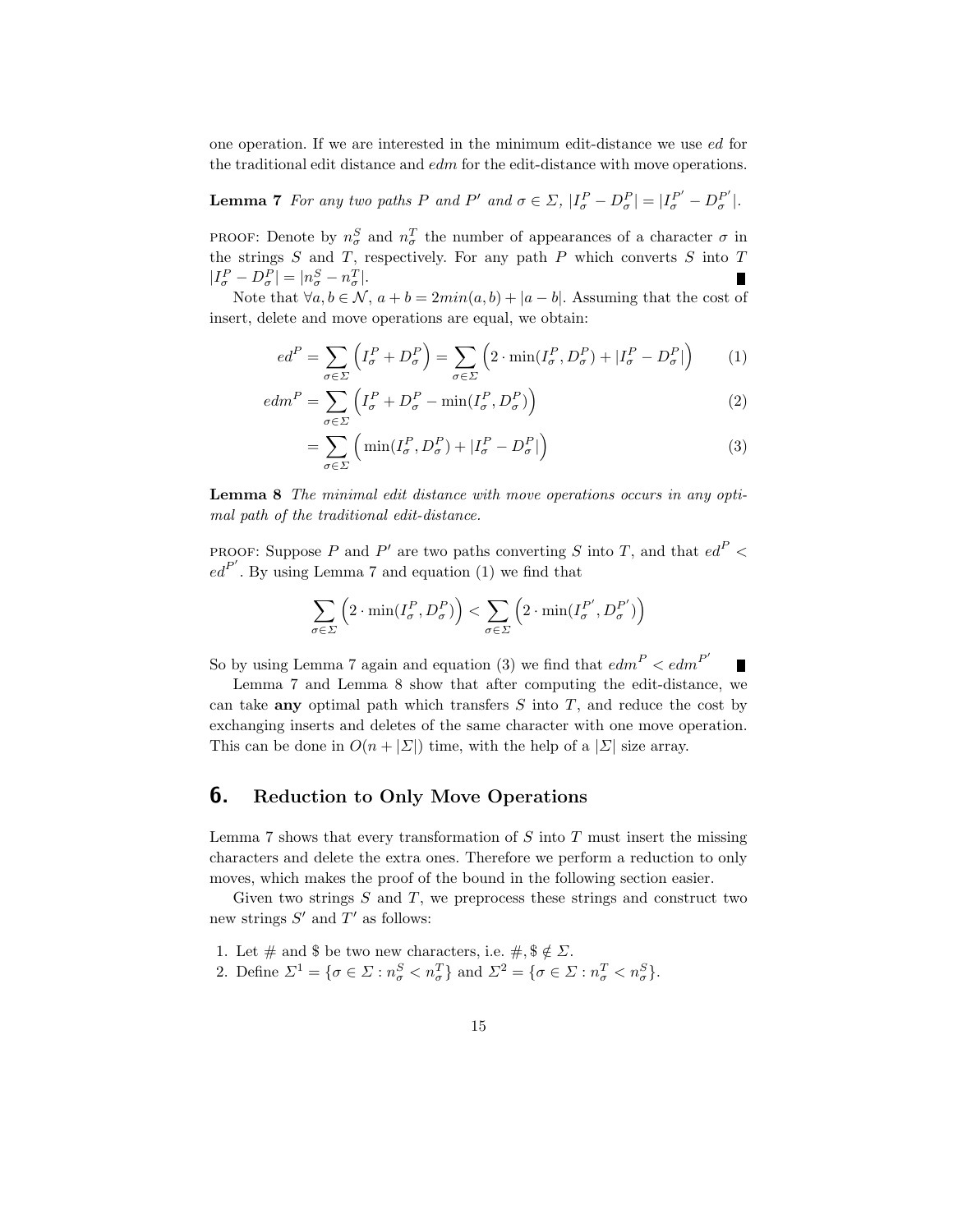$$
S' \leftarrow S \cdot \prod_{\sigma \in \Sigma^1} \left( \left( \# \sigma \right)^{n_{\sigma}^T - n_{\sigma}^S} \right) \oint \sum_{\sigma \in \Sigma^2} \left( n_{\sigma}^S - n_{\sigma}^T \right)
$$

$$
T' \leftarrow T \cdot \#\sum_{\sigma \in \Sigma^1} \left( n_{\sigma}^T - n_{\sigma}^S \right) \prod_{\sigma \in \Sigma^2} \left( \left( \oint \sigma \right)^{n_{\sigma}^S - n_{\sigma}^T} \right)
$$

For example: If  $S = abcab$  and  $T = abcdc$  then after preprocessing these strings we get  $S' = abcab \# d \# c$ \$\$ and  $T' = abcdc \# \# $a $b$ . This way for every  $\sigma \in$  $\Sigma \cup \{\#, \$\}$   $n_{\sigma}^{S'} = n_{\sigma}^{T'}$ , and so we only have to use move operations.

Lemma 9 If the costs assigned to each insert, delete and move operation are all equal then  $edm(S,T) = edm(S',T').$ 

**PROOF:** Suppose  $\vec{A}$  is a sequence of move, insert, and delete operations that convert  $S$  into  $T$  by a minimum cost. The following operations convert  $S'$  into  $T'$ . Every insert operation is changed into a move operation of the appropriate character within the new characters into the same position in S. Every delete operation is a move operation of the character which is deleted to an appropriate position following a \$ sign. Every move operation remains unchanged. Therefore,  $edm(S',T') \leq edm(S,T)$ . As there are no two consequent # signs in S', but they must occur continuously in  $T'$ , and as the \$ signs occur continuously in  $S'$  and must be separated by one character in T', there are at least  $\sum_{\sigma \in \Sigma} |n_{\sigma}^T - n_{\sigma}^S|$ operations needed in order to locate the  $\sum_{\sigma \in \Sigma} |n_{\sigma}^T - n_{\sigma}^S|$  # and \$ symbols at their final position. These operations do not influence the original characters of S and T. The number  $\sum_{\sigma \in \Sigma} |n_{\sigma}^T - n_{\sigma}^S|$  is the number of insert and delete operations executed when converting S into T. If  $edm(S',T') < edm(S,T)$  it means that some of the move operations required to convert S into T were not executed when converting  $S'$  into  $T'$ . Therefore, there is a cheaper way to convert S into T, which contradicts the minimalism of  $edm(S,T)$ .

#### 7. Bounds Between Optimal and Greedy

Recall that any sequence of moves, performed by the greedy or optimal algorithm, produces a division of the string into blocks of characters, and both S and T contain the same blocks. We shall see that a bound on the number of greedy blocks, as a function of the optimal blocks, gives a bound on the number of move operations (Lemma 11). Unfortunately, the lower bound of the number of blocks is polynomial.

Chrobak et al. [3] consider the Minimum Common String Partition (MCSP) problem, and refer to several versions of this problem by limiting the number of times each character can occur in both input strings. They provide a lower bound of  $\Omega(n^{\frac{1}{\log_2 5}})$  for the ratio of the number of blocks of greedy compared to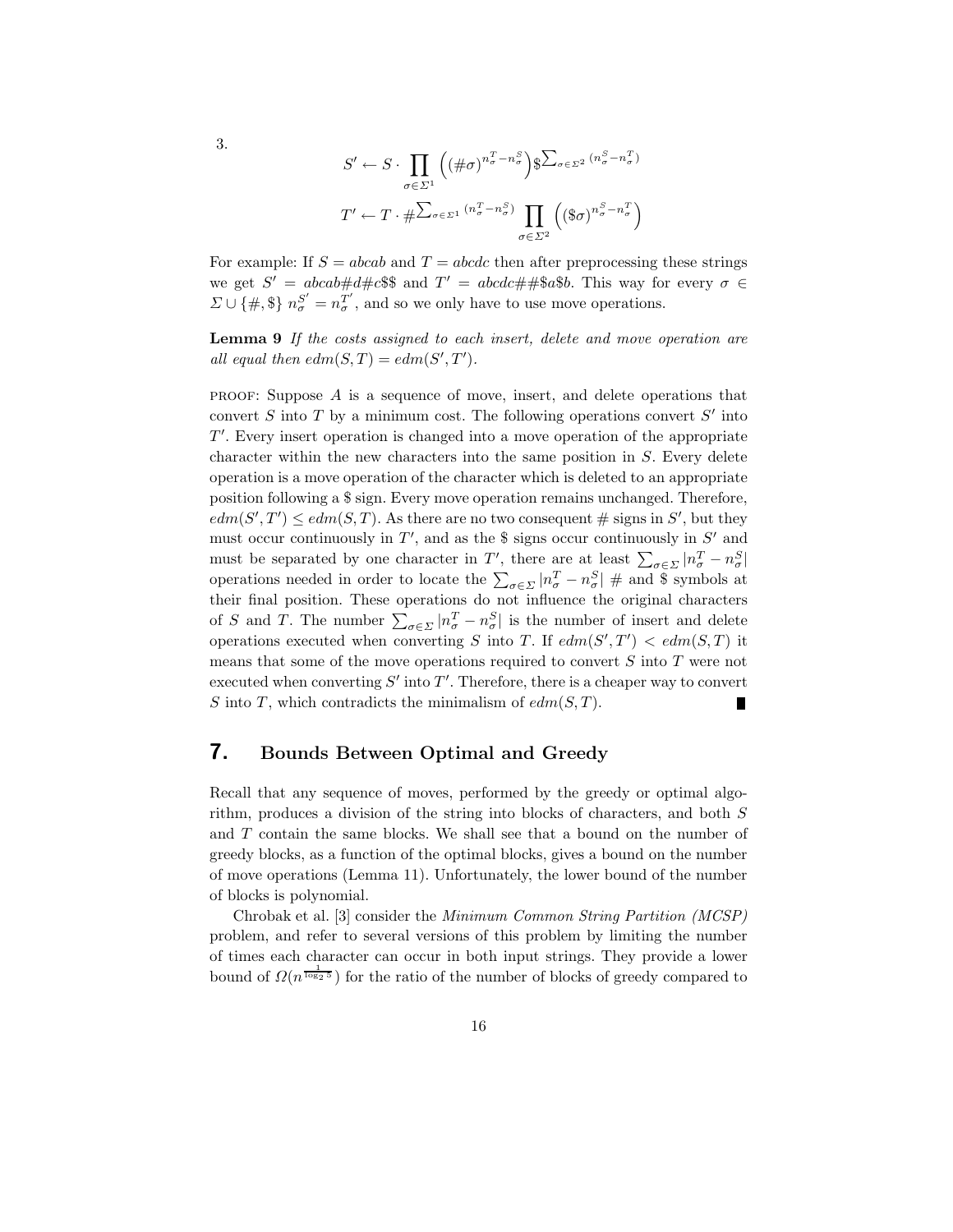optimal. Hence, in general, one cannot expect the greedy algorithm to perform well in the worst case for all inputs. Here, we introduce the notion of primary blocks and show that if all contain a constant number of greedy blocks, then a bound of  $O(\log n)$  can be achieved.



Figure 2 Schematic view of Lemma 10's proof. The curve lines represent the greedy phrases of the optimal block given by the vertical lines.

Recall that in Step 1 of the greedy algorithm the LCS of the two strings is replaced by meta-characters over and over. These meta-characters form a partition of the original strings into pairs of greedy phrases. The greedy phrases are the sub-strings in  $S$  and  $T$  corresponding to the meta-characters. That is, there is a one to one correspondence between greedy phrases of S and those of T. We now consider the case where the optimal and greedy parsing differ. We look at an optimal block in  $S$  and the corresponding optimal block in  $T$ , which contain several greedy phrases as illustrated in Figure 2. (If there isn't such a block the greedy parsing is optimal). Since the two optimal blocks are identical we can associate to each greedy phrase in  $S/T$  the substring which is formed out of the same characters and occurs in the corresponding location in the optimal phrase in  $T/S$ . We call this substring the *corresponding string* of the primary phrase. For simplicity the optimal blocks of  $S$  and  $T$  in Figure 2 were moved to be aligned. Thus the corresponding string of a primary phrase in  $S/T$  is the sub-string which is exactly below/above it in the Figure. For example, the greedy phrase  $g_3$  in T corresponds to the substring in S starting from a suffix of  $g_2$  and up to a prefix of  $g_4$  (including the two phrases in between).

**Definition:** A greedy phrase of  $S/T$  is a *primary phrase* if it was chosen before any greedy phrase which is properly contained in the corresponding string in  $T/S$ . For example, the solid curve lines in Figure 2 illustrate primary phrases, but the dotted curve lines illustrate non primary phrases.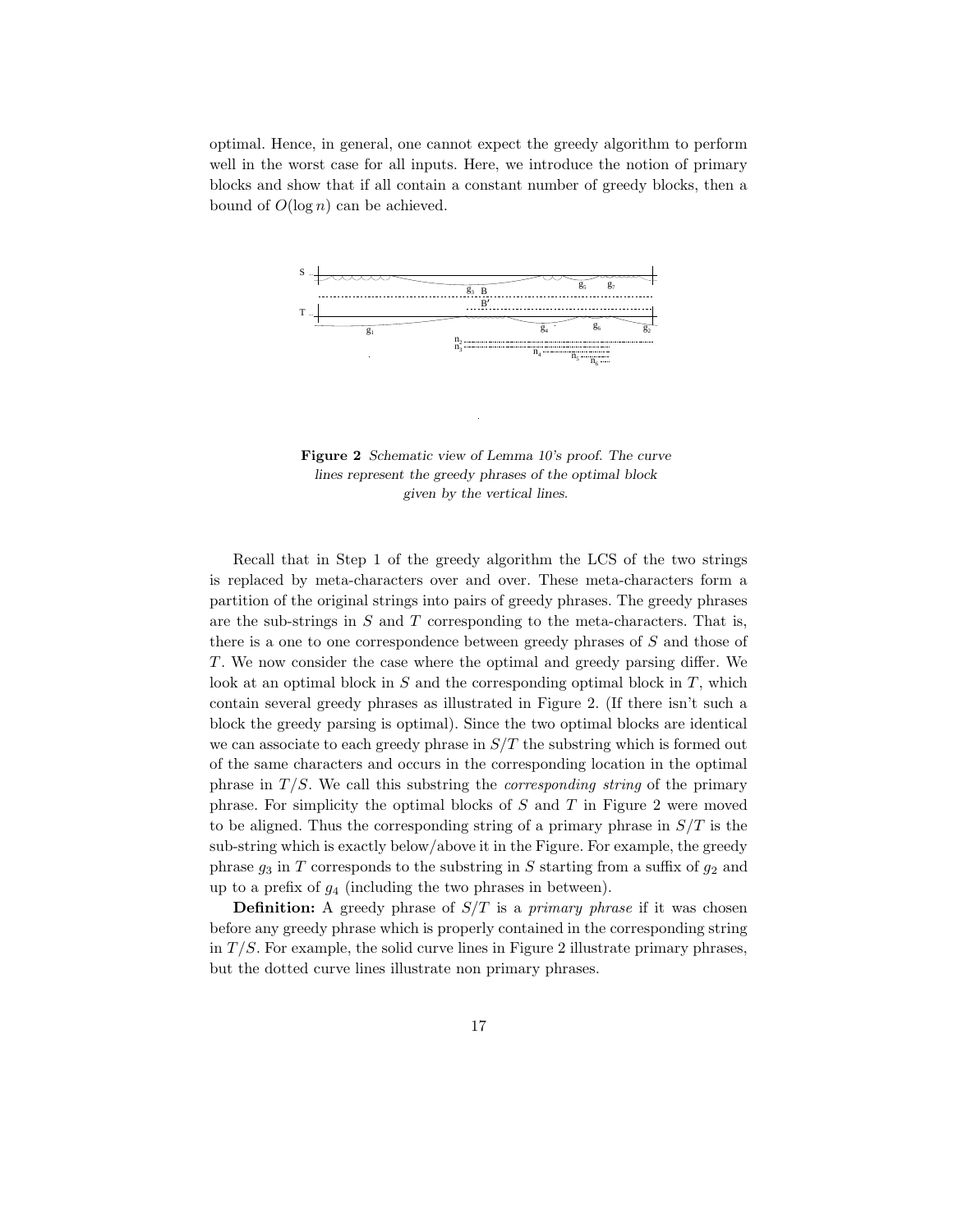Recall that n is the number of characters in  $S/T$ . The following lemma gives a bound on the number of primary phrases.

**Lemma 10** There are at most  $\log n$  primary phrases in one optimal phrase of S and its corresponding occurrence in T.

PROOF: Let  $B$  be an optimal phrase in  $S$  which contains the maximum number of greedy phrases. The reduction to only moves ensures that every phrase in S occurs also in  $T$  and vice versa. In particular any optimal phrase in  $S/T$  and any substring of this phrase occurs also in  $T/S$ . We prove that there are no more than  $\log n$  primary phrases in B and its corresponding occurrence in T.

The greedy algorithm creates a non-increasing sequence of the lengths of the LCS's. Since  $B$  is a phrase which occurs in both  $S$  and  $T$ , we examine the point in time when the greedy algorithm has chosen other phrases. Let  $g_1$  be the first greedy phrase chosen, which overlaps  $B$  in  $T$ . Without loss of generality, let us assume that it crosses the left boundary of  $B$  in  $T$  as seen in Figure 2. As  $B$ was not chosen by the greedy algorithm,  $g_1$  is at least as long as B. If  $g_1$  crosses also the right boundary, then the substring  $B$  in  $T$  is contained in  $g_1$ , and there is only a single primary phrase in both occurrences of  $B$  in  $S$  and in  $T$ , since greedy phrases of B in S are not primary. Therefore, in the worst case  $g_1$  crosses only one boundary of B.

Denote by  $B'$  the sub block of  $B$  in  $T$  eliminating the common characters of  $g_1$ . Since B' is a common substring of S and T and is still free to be chosen by the greedy algorithm, the next greedy phrase,  $g_2$ , must be at least as long as B'. If the third greedy phrase chosen,  $g_3$ , is also chosen in T then  $g_1, g_2$  and  $g_3$ contain  $B$ , and there are only 3 primary phrases in both occurrences of  $B$  in  $S$ and in  $T$  (since, again, the future greedy phrases of  $S$  are not primary). Thus, suppose that  $g_3$  is chosen in S. In the worst case it either overlaps a suffix of  $g_1$  or a prefix of  $g_2$ . (Otherwise, we again attain only three primary phrases). In Figure 2  $g_3$  overlaps (w.l.o.g.) a suffix of  $g_1$ .

In general we define a sequence  $G = \{g_1, g_2, ..., g_k\}$  of primary blocks in S or in T, ordered by the time they were chosen by the greedy algorithm, and have the following properties: The first two greedy phrases,  $g_1$  and  $g_2$ , are chosen as described above. For  $i > 2$ ,  $g_i$  is a substring of B', which includes at least one more character of  $B'$  which is not already part of previous greedy blocks  ${g_1, ..., g_{i-1}}$ . Thus the  $g_i$ 's form an increasing cover of B'. Without loss of generality we can assume that the primary blocks  $g_i$  are chosen from left to right. Note that the set G is finite since both  $S$  and  $T$  are finite strings, and that  $|g_i| \geq |g_{i+1}|.$ 

If  $g_{i-1}$  and  $g_i$  (i > 1), are both chosen in  $S/T$ , then these two greedy blocks end the G sequence, i.e.  $i = k$  (since  $g_i$  is the longest common substring of S and  $T$ , and these two occurrences in  $B'$  are still free to be chosen by the greedy algorithm).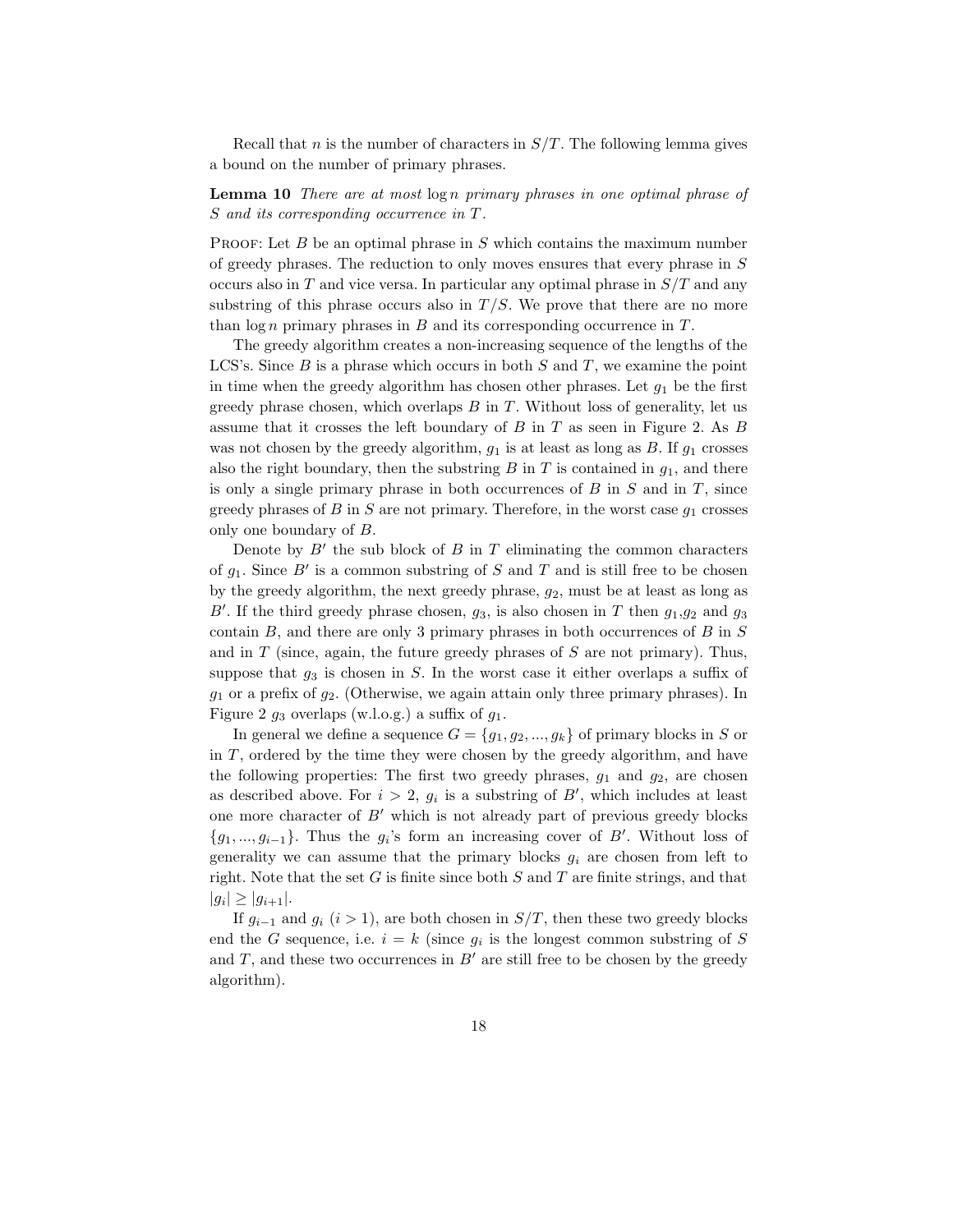We still have to prove that  $k \leq \log n$ . That is, that the longest sequence of alternating  $g_i$ 's is less than or equal to  $\log n$ . For  $i \geq 3$ , define  $n_i$  to be the number of characters in  $B$  remaining after eliminating those that are common to  ${g_1, ..., g_{i-1}}$  (see Figure 2). Before choosing the block  $g_i$ , S and T share a common substring in B of length  $n_i$ . We have chosen  $g_i$  since  $|g_i| \geq n_i$ .

Since the greedy blocks in  $S/T$  do not overlap,  $|g_{i+1}|+|g_{i+3}| \leq n_i$ . From the fact that  $|g_{i+1}| \leq |g_i|$ , we find that

$$
2n_{i+3} \le 2|g_{i+3}| \le n_i \tag{4}
$$

The longest sequence of  $\{g_i\}$ 's occurs when they are chosen alternately in S and in T. Using equation (4), after j stages:  $n_i \ge 2n_{i+3} \ge 4n_{i+6} \ge \cdots \ge 2^j n_{i+3j}$ . This alternating series terminates when the last block consists of exactly one character, i.e., when  $n_{i+3j} = 1$ . In particular,  $n \geq |B| > n_2$ , thus  $n > 2^j \cdot 1$ and  $\log n > j$ . This means that there are at most  $\log n$  greedy phrases in the G sequence.

Although it is not possible in general to bound the number of greedy phrases covered by a primary phrase, preliminary experiments indicate that problems for which there are only  $O(1)$  greedy phrases for each primary phrase may be a broad class in practice. For example, in [15], using different distributions of move sizes, problems were generated where S is a DNA file and T is obtained by performing random moves on S. The greedy algorithm was run (with no knowledge of how T was generated) to compute an edit distance between S and T. Although the number of moves used to generate T from S is not necessarily the same as the optimal number of moves required to convert S to T, it is very close to it with high probability for a wide class of distributions of move operations. Over all experiments presented in [15], the greedy algorithm was never more than a factor of 6 worse (in most cases the factor was much lower).

Note that by definition the primary blocks alternate, and the corresponding occurrence of the string of a primary block of S does not contain a primary block of T, and vice versa. The following Lemma gives us a bound on the number of move operations when the bound on the number of phrases is known.

**Lemma 11** Every greedy parsing of a string into  $N$  blocks gives a lower bound of  $\frac{N+1}{3}$  move operations, and an optimal upper bound of  $N-1$  for this edit distance with moves.

PROOF: If these blocks occur in their reversed order, then every block except one must be moved, which gives us  $N-1$  operations. Every move operation creates at most 3 new boundaries (two in its source location, and one in its destination). Thus, N blocks, which have  $N+1$  boundaries, reflect at least  $\frac{N+1}{3}$ move operations.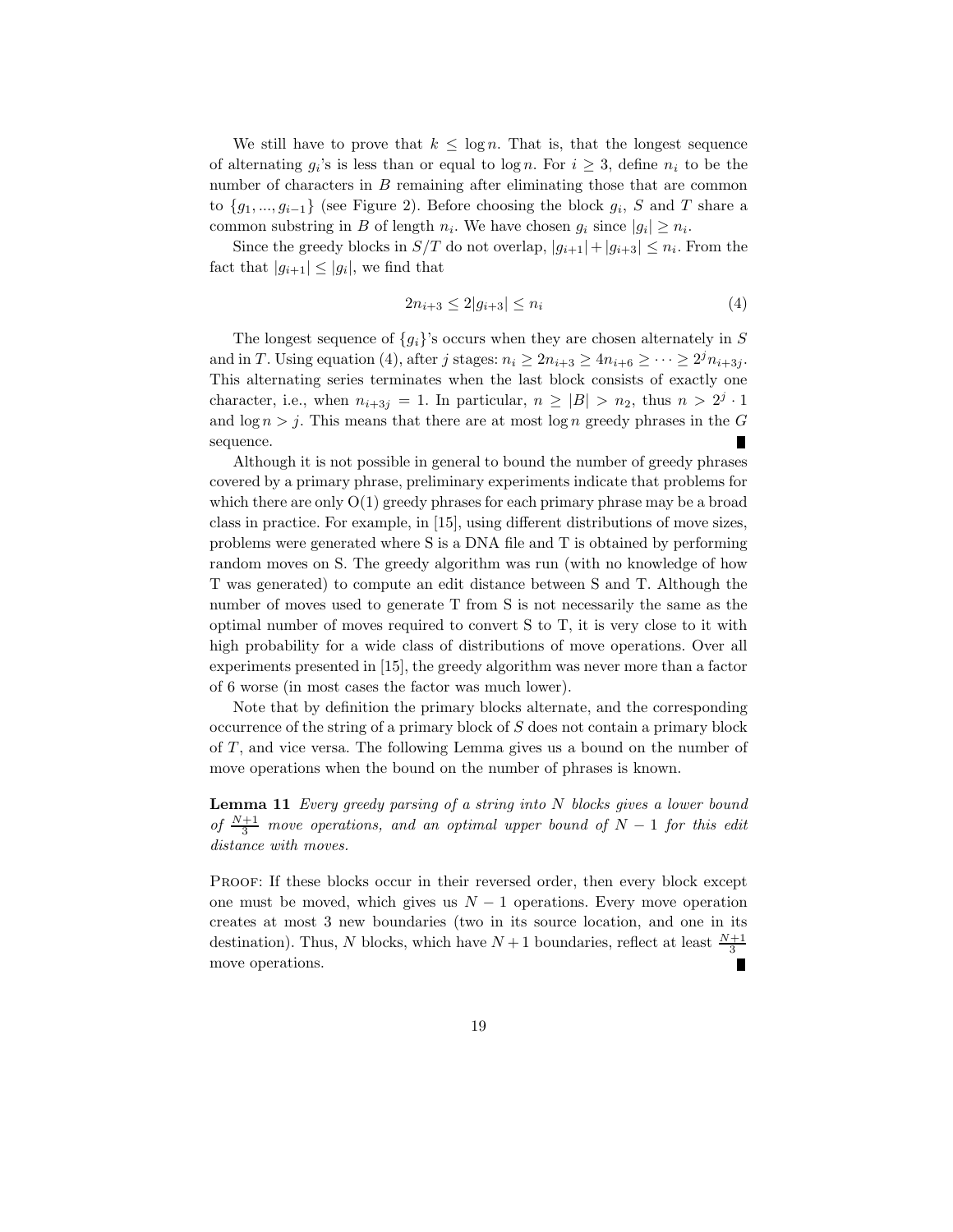COROLLARY: If all primary phrases contain a constant number of greedy phrases then the number of move operations in this greedy parsing is at most a log n factor times the number of move operations in an optimal parsing.

proof: Lemma 10 gives us a bound on the number of primary phrases in a single optimal phrase, and Lemma 11 gives us at most a factor of three on the number of moves. П

To illustrate the different parsing of the greedy and optimal algorithms, suppose  $S = abaxxxababaxxxxab$  and  $T = baxxxxababaxxxaba$ . Using the greedy algorithm we find that  $S' = BAxab$  and  $T' = baxAB$ , where  $A = xxxababaxxx$ and  $B = aba$ . The edit distance of S' and T' is 4 (since these blocks occur in their reverse order). The optimal parsing of  $S$  and  $T$  includes only two blocks which require only one move operation,  $move(baxxxab, 1)$ .

|  |  |                                                                                                        |  |  |                                        | $x \quad a$ |  |
|--|--|--------------------------------------------------------------------------------------------------------|--|--|----------------------------------------|-------------|--|
|  |  |                                                                                                        |  |  | $\longrightarrow$ $\sim$ $\sim$ $\sim$ |             |  |
|  |  | $a \ b \quad a \quad x \, x \, x \, a \, b \qquad a \qquad b \, a \, x \, x \qquad x \qquad x \quad a$ |  |  |                                        |             |  |
|  |  |                                                                                                        |  |  |                                        |             |  |

Figure 3 The Different parsing of the Greedy and Optimal algorithms

## 8. Future Research

Here we have shown the edit distance problem with substring move operations to be NP-complete and have presented a greedy algorithm that is a worst-case log factor approximation to optimal for a broad class of instances the problem. It would be useful to more tightly characterize this class, as well as to investigate modifications of the greedy approach that might further broaden the class. We have limited our attention to when all operations have the same unit cost, and hence an obvious area of future research would be to extend these ideas to nonuniform costs.

Another area of interest is the incorporation of substring deletions, which are needed to capture the full power of the linked list model (to within a constant factor), where an edit-distance computation can modify both the data items and the links.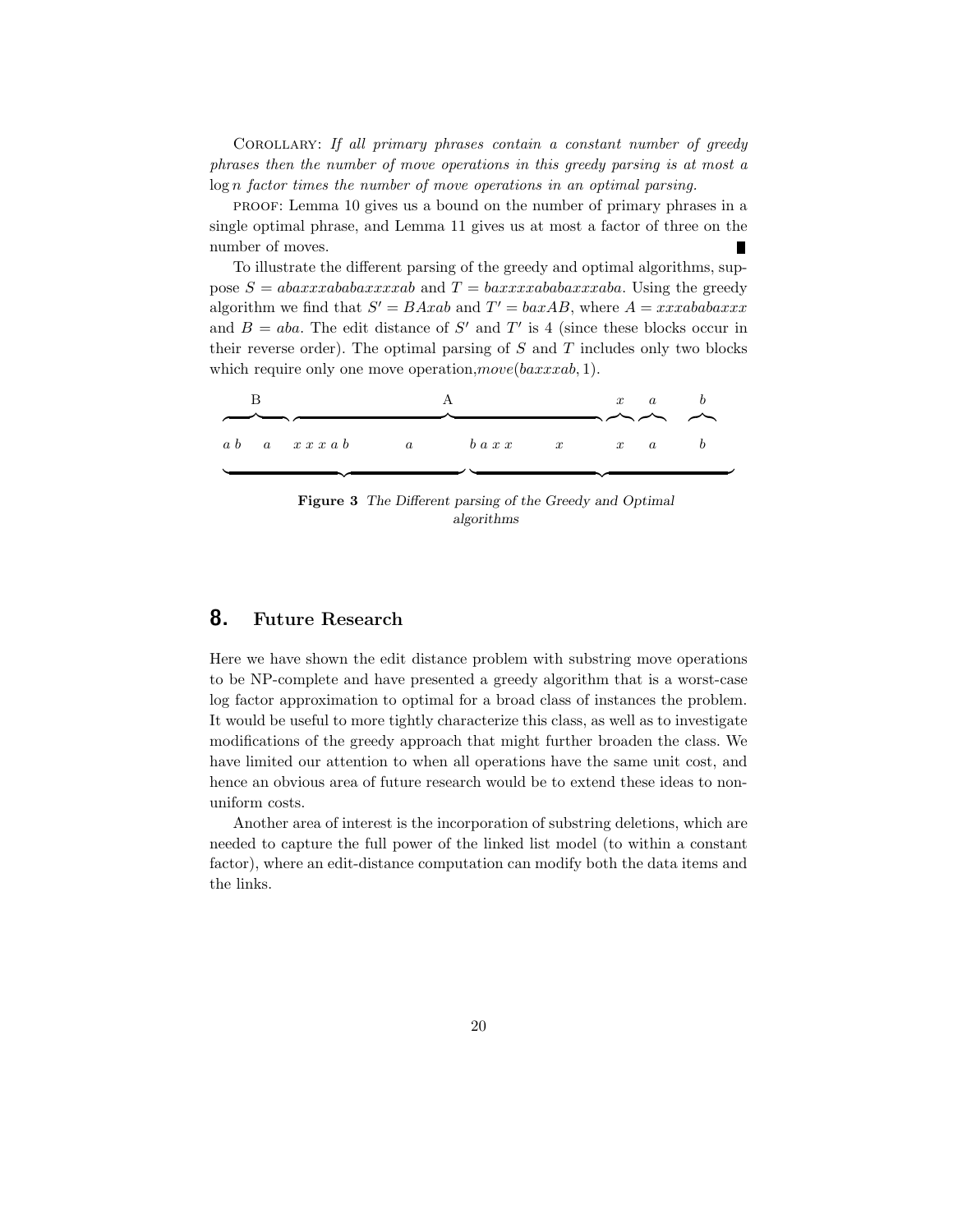#### Acknowledgments

We thank Maxime Crochemore for suggesting the edit distance with the exchange operation, which helped to motivate this work. We also thank the anonymous referees for their carful work and useful comments.

# **References**

- [1] Bafna V. and Pevzner P.A., Genome rearrangements and sorting by reversals, 34th IEEE Symposium on Foundations of Computer Science, (1993) 148– 157
- [2] Bafna V. and Pevzner P.A., Sorting by transpositions, 34th SIAM J. Discrete Math., 11(2), (1998) 124–240
- [3] Chrobak M., Kolman P. and Sgall J., A Greedy Algorithm for the Minimum Common String Partition Problem, Proceedings of 7 International Workshop on Approximation Algorithms for Combinatorial Optimization Problems (APPROX  $04$ ), (2004) 84-95
- [4] Cormode G., Paterson M., Sahinalp S.C. and Vishkin U., Communication complexity of document exchange, Proceedings of the 11th Symposium on Discrete Algorithms (2000) 197–206
- [5] CORMODE G. AND MUTHUKRISHNAN S., The string Edit Distance Problem with Moves, Proceedings of the 13th Symposium on Discrete Algorithms (2002) 667– 676
- [6] Ergun F., Muthukrishnan S. and Sahinalp S.C., Comparing Sequences with Segment Rearrangements, Foundations of Software Technology and Theoretical Computer Science (FSTTCS 2003) (2003) 183–194
- [7] Garey M.R. and Johnson D.S., Computers and Intractability, A guide to the Theory of NP-Completeness, Bell Laboratories Murry Hill, NJ, (1979)
- [8] Gusfield D., Algorithms on Strings, Trees and Sequences: Computer Science and Computational Biology Cambridge University Press, (1997)
- [9] Hamming R.W., Coding and information Theory, Englewood Cliffs, NJ, Prentice Hall, (1980)
- [10] Hannenhalli S., Polynomial-time Algorithm for Computing Translocation Distance between Genomes Annual Symposium of Combinatorial Pattern Matching CPM., (1996) 162–176
- [11] Kececioglu J. and Sankoff D., Exact and approximation algorithms for the inversion distance between two permutations. Pro. of 4th Ann. Symp. on Combinatorial Pattern Matching, Lecture Notes in Computer Science 684, (1993) 87–105
- [12] Liben-Nowell D., On the Structure of Syntenic Distance, Annual Symposium of Combinatorial Pattern Matching CPM., (1999) 50–65
- [13] LOPRESTI D. AND TOMKINS A., Block Edit Models for Approximate String Matching, Theoretical Computer Science, 181, (1997) 159–179
- [14] Masek W.J. and Paterson M.S., A faster algorithm computing string edit distances, Journal of Computer and System Sciences, 20, (1980) 18–31